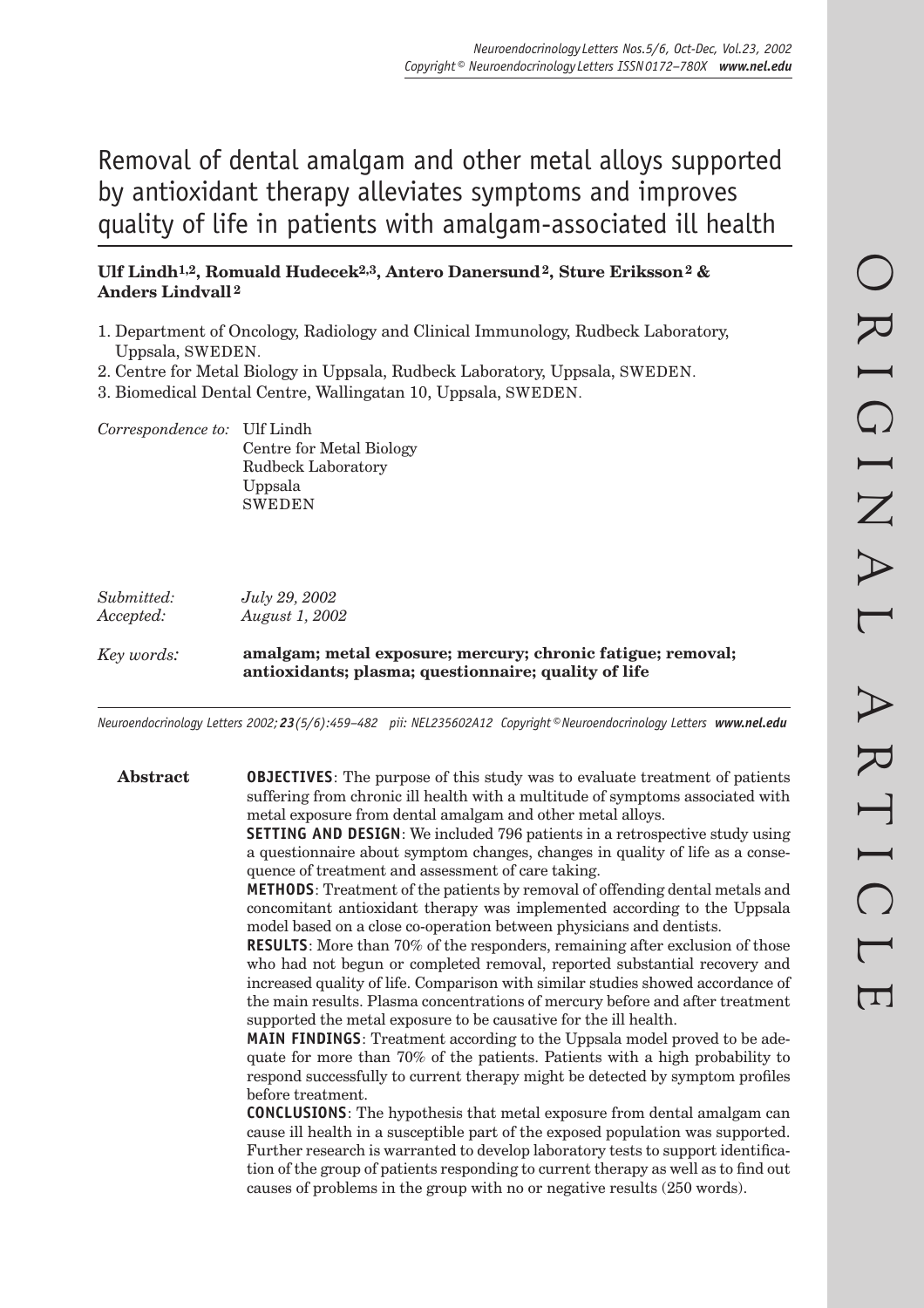#### ABBREVIATIONS

| ANOVA            | Analysis of variance                                     |
|------------------|----------------------------------------------------------|
| bcl-2            | Anti-death gene                                          |
| DTT              | Dithiothreitol                                           |
| GABA             | $\gamma$ -aminobutyric acid                              |
| <b>GSH</b>       | Glutathione, reduced                                     |
| Hq               | Mercury                                                  |
| hSkM1            | Gene product of SCN4a (sodium channel a-subunit) being   |
|                  | the human homologue of rSkM1, the tetrodotoxin-sensi     |
|                  | tive sodium channel characteristic of adult rat skeletal |
|                  | muscle                                                   |
| ICP-MS           | Inductively Coupled Plasma Mass Spectrometry             |
| IL               | Interleukin                                              |
| IRE              | Iron responsive element                                  |
| IRP-1            | Iron regulatory protein 1                                |
| MAP              | Mitogen activated protein                                |
| <b>MELISA®</b>   | Memory Lymphocyte Immuno Stimulation Assay               |
| <b>Ras</b>       | One of a family of quanosine nucleotide-binding proteins |
| RIC              | Restoration with Individually Compatible Dental          |
|                  | Materials                                                |
| <b>RID</b>       | Removal of Incompatible Dental Materials                 |
| R <sub>0</sub> S | Reactive Oxygen Species                                  |
| <b>TNF</b>       | <b>Tumor Necrosis Factor</b>                             |

#### **Introduction**

Dental amalgam was used very early in China. "Silver paste" is mentioned in the *materia medica* of Su Kung in 659 A.D. The name used is probably the historical reason why this material in some countries is called "silver amalgam" although its main ingredient always has been mercury. French chemists and dentists experimenting with various mixtures of metals in the end of the 18th century initiated the use of amalgam in the western world. Introduction of dental amalgam is usually ascribed to the French brothers Crawcour in 1831. They used a mixture of mercury and filings of French silver coins. Two years later the Crawcour brothers introduced the filling material in New York and they falsely pretended to be dentists.

Discussions about the rationale in using mercury as the main component in dental amalgams have been going on more than 160 years. In fact, the debate started immediately after the introduction of the material in the U.S.A. American medical-dentists at that time started a merciless crusade against their foreign rivals. They declared that not only was silver amalgam a lousy filling material but it also caused mercury poisoning. This had among other things the consequence that professional dentists started a dental association (The American Society of Dental Surgeons) in New York in 1840 to "increase the standing of the profession and to counteract charlatanry". The first amalgam war had begun.

Almost ignored were the results of studies in which warnings were issued for negative health effects associated with exposure to mercury from dental amalgams [1, 2]. Later during the 1920s, the German chemist Alfred Stock warned about the danger with mercury vapor [3, 4]. As late as in 1939 he issued enhanced warnings [5]. The latest phase in these amalgam wars started in the late 1970s and has been especially intense in Scandinavia but also in the U.S.A. and Germany. Various attempts to estimate risks from dental amalgams have been published advancing conclusions of increased risk of disease [6] as well as no correlation between amalgams and health problems [7]. The latter study, however, demonstrated negligence of combinations of gold and amalgam causing increased corrosion and mercury vapor emission. Richardson [8–10] concludes that a significant portion of all age groups exceeds the proposed reference dose for mercury exposure (0.98 µg Hg/day – tolerable daily intake) more than fives times due to dental amalgam. He also concludes that data suggest that approximately 19 to 20% of the general population may experience sub-clinical central nervous system and/or kidney function impairment as a result of the presence of amalgam fillings. Berlin [11] arrives at the conclusion that the prevalence of side effects from mercury in amalgam on the nervous system, immune system and kidneys should fall in the interval 0.1–10% with the highest probability of 1%. This makes the probable side effects from amalgams a significant health problem.

Documented effects of amalgam removal appeared already in  $1842$  [1]. However, probably the first comprehensive study was published in 1928 as a consequence of Stock's warnings [15]. Seven patients with a completed treatment reported substantially improved health or complete health. Fleischmann [15] interpreted the symptoms as an expression of "hypersensitivity" and recommended dentistry to abandon copper amalgam of that time immediately and silver amalgam when equivalent materials were available. Several contemporary studies have been published dealing with implications, both in general health, oral pathology and laboratory medicine, of removal of dental amalgam [16–35]. A drawback of most of these studies is, however, that there are few indications of the treatment quality.

The rationale for highlighting clinical effects of chronic low-dose mercury exposure is the advancement of modern research in the behavior of mercury in tissues. This metal has a lot of potentially toxic effects on various levels in a living organism. Mercury exposure decreases the DNA content and increases collagenase-resistant protein formation in synovial tissues. This leads to an increased risk for reduced joint function and decreased ability to repair joint damage [36] partly explaining the joint problems in the patient group.

Decreased amounts of available selenium are also a consequence of exposure to heavy metals, in particular mercury, which compounds the oxidative burden on the body [37]. Mercury also decreases levels of glutathione (GSH) in the body [38]. Mercury binds irreversibly to GSH causing the loss of up to two GSH molecules per mercury ion. The GSH-Hg-GSH complex is excreted via the bile into the feces. Part of the irreversible loss of GSH is due to the inhibition of GSH reductase by mercury, which is used to recycle oxidized glutathione and return GSH to the pool of avail-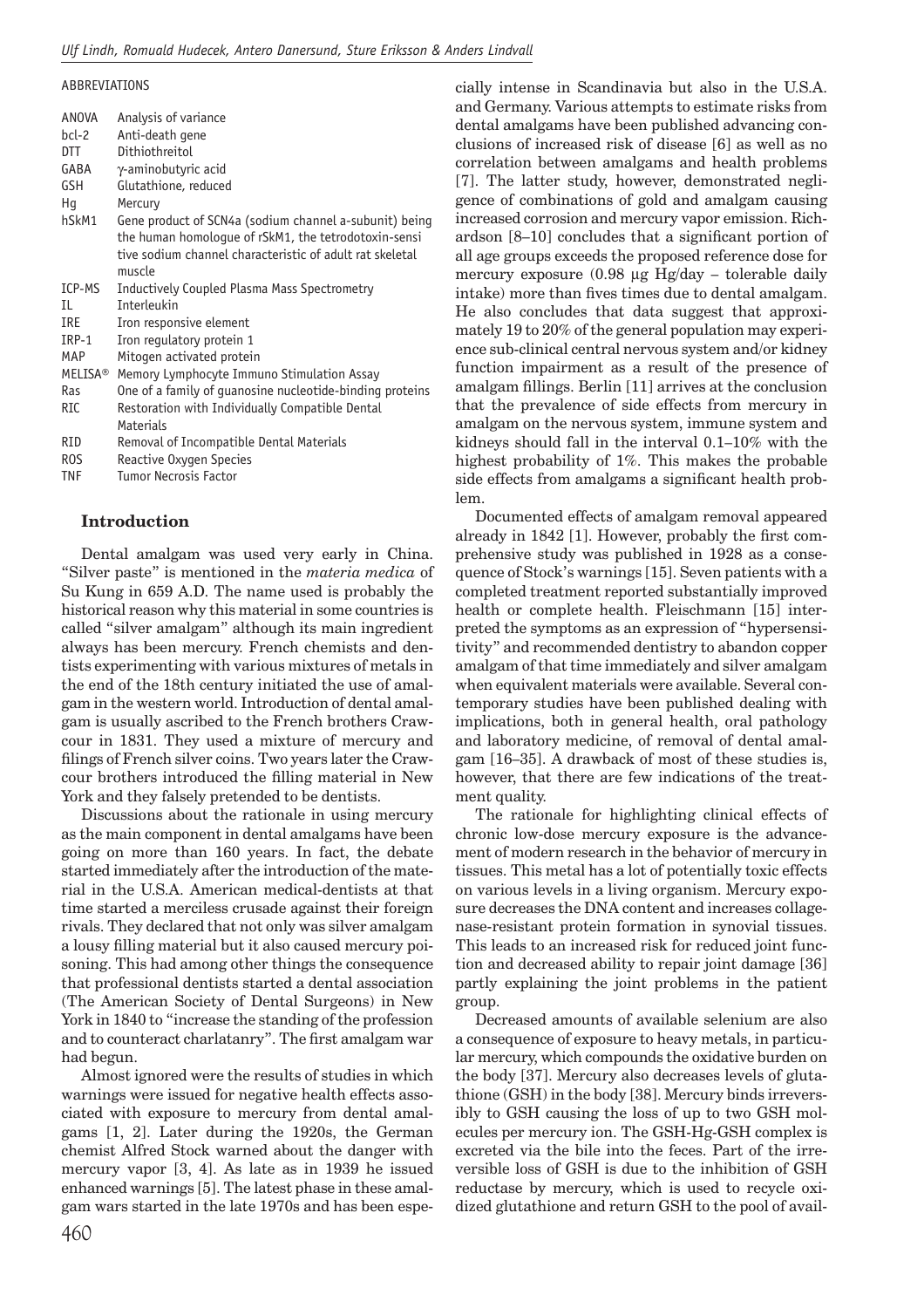able antioxidants [39]. At the same time, mercury also inhibits GSH synthetase, so a lesser amount of new GSH is created. Since mercury promotes formation of hydrogen peroxide, lipid peroxides and hydroxyl radicals, it is evident that mercury sets up a scenario for a serious imbalance in the oxidant/antioxidant ratio of the body [40].

Central nervous affection by exposure to mercury may in part be explained by that  $Hg^0$  and  $Hg^{2+}$  are accumulated in motor neurons and Purkinje cells in the brain [41]. Important intracellular effects of mercury are intimately connected to enzymes. All enzymes with sulfur amino acids as well as selenocysteine are open for attack by Hg2+ with a probable outcome of impairment of function. Cells presented with Hg0 will not be able to stop penetration through membranes due to the lipophilicity of uncharged mercury atoms. This opens for a multitude of possible symptoms from various organs in the body. First order thiol binding constant of Hg<sup>2+</sup> is  $10^{30-40}$ , which demonstrates the extreme affinity of mercury for thiol groups [42]. Additionally, the ligand exchange rate constant of  $Hg^{2+}$ among thiol groups is among the highest known (109 s–1), again showing the extreme properties of the mercuric ion [43].

Exposure of workers to  $0.0058$  mg m<sup>-3</sup> mercury vapor  $(0.007-0.021 \text{ mg m}^{-3})$  affected the chemotaxis of polymorphonuclear leukocytes significantly [44]. This exposure is in good agreement to what could be expected from a "normal" set of amalgam fillings [45]. A sensitive subgroup of the population, therefore, has to be expected to suffer from impairment of circulating blood cells. Furthermore, neutrophil activity has been shown to be inhibited by mercury [46]. Even damages to DNA has been attributed to mercury exposure [47].

Mercury interacts with the  $GABA_A$  receptor by way of alkylation of thiol groups of cysteinyl residues found in  $GABA<sub>A</sub>$  receptor subunit sequences [48]. This has the consequence that the binding site of benzodiazepine is modulated.

Structural alteration of the mitochondrial inner membrane with consequent dissipation of membrane potential and disruption of oxidative phosphorylation is another cellular effect of mercuric ions [49–51]. The intracellular calcium homeostasis is altered by mercury inducing mitochondrial release of calcium [51, 521. Cellular influx of calcium also seems to be a consequence of human exposure to mercury and other metals from dental amalgam [13]. Mercury-induced stress may transform innocuous astrocytes into potentially lethal sources of cytotoxic oxygen free radicals [53].

Low levels of mercuric ions alter the normal pattern of protein tyrosine phosphorylation in B-lymphocytes during antigen receptor-stimulated signal transduction, suggesting that low levels of mercuric ions interfere with signal transduction pathways that are mediated by receptor-associated tyrosine kinases [54]. Additionally, Mattingly et al. [55] showed that low concentrations of mercuric ions interfere with the normal

activation of Ras and MAP kinase during antigen receptor-mediated signal transduction in T lymphocytes. The regulation of cell growth is interfered by low and non-toxic levels of ionic mercury [56]. Mercuryinduced apoptosis seems to be species dependent in human lymphoid cells in a comparison between the effects of methylmercuric chloride and mercuric chloride [57]. Each of the mercurial species trigger the apoptotic cascade, however, there are profound differences in the mechanism of action at the mitochondrial level. This disparity of mode of action may be linked to differential effects on the anti-death gene, *bcl-2*. Low-dose exposure to silver, copper, mercury and nickel ions alters the metabolism of human monocytes [58]. These authors conclude that the levels of metals released from dental alloys may be significant to monocytic function.

Mercury as well as cadmium binds iron regulatory protein  $1$  (IRP-1) with high affinity, compared with iron. These metals may cause the disruption of iron metabolism by inhibiting posttranscriptional regulation of iron-related proteins, such as ferritin and transferrin receptor. The effects of these toxic metals on inactivation of IRP-1/IRE binding and activation of aconitase may explain part of the cell toxicity [59]. Even ion channels may be adversely affected by mercury exposure. Divalent mercury blocked human skeletal Na+ channels (hSkM1) in a stable dose-dependent manner in the absence of reducing agent. Dithiothreitol (DTT) significantly prevented  $Hg^{2+}$  block of hSkM1 and Hg2+ block was also readily reversed by DTT [60].

Mercury is additionally well known to have adverse effects on the immune system with increased IgE in blood and deposits of immune complexes in the renal mesangium [61, 62]. Immunomodulation is but one of the facets of mercury exposure. Experimental animal studies and observations in humans indicate that immunomodulatory properties of metals such as mercury are heterogeneous and are not restricted to contact allergy [63]. Mercury causes induction of oligoclonal T cell responses skewed toward type-2 reactions [64]. There are numerous studies showing the induction of autoimmunity by mercury exposure [65–69]. Even neurological diseases have been hypothesized to be, at least partly, due to induction by exposure to heavy metals such as mercury [70–72].

During the last twenty years an increasing number of patients have sought dental and/or medical care for problems possibly associated with dental amalgam. These patients have observed a relationship in time between odontological treatment and occurrence or increase of their symptoms. The metal syndrome was conceived by our group as a collective term describing such patients with a series of symptoms for which no other etiologic diagnosis could be found in spite of thorough examination and laboratory tests [12]. Most other possible causes, except for metal exposure from amalgams, for the disease of these patients have been excluded by meticulous investigations performed by several specialist physicians. A differential diagnostic

*Neuroendocrinology Letters Nos.5/6, Oct-Dec, Vol.23, 2002 Copyright © Neuroendocrinology Letters ISSN 0172–780X www.nel.edu* 461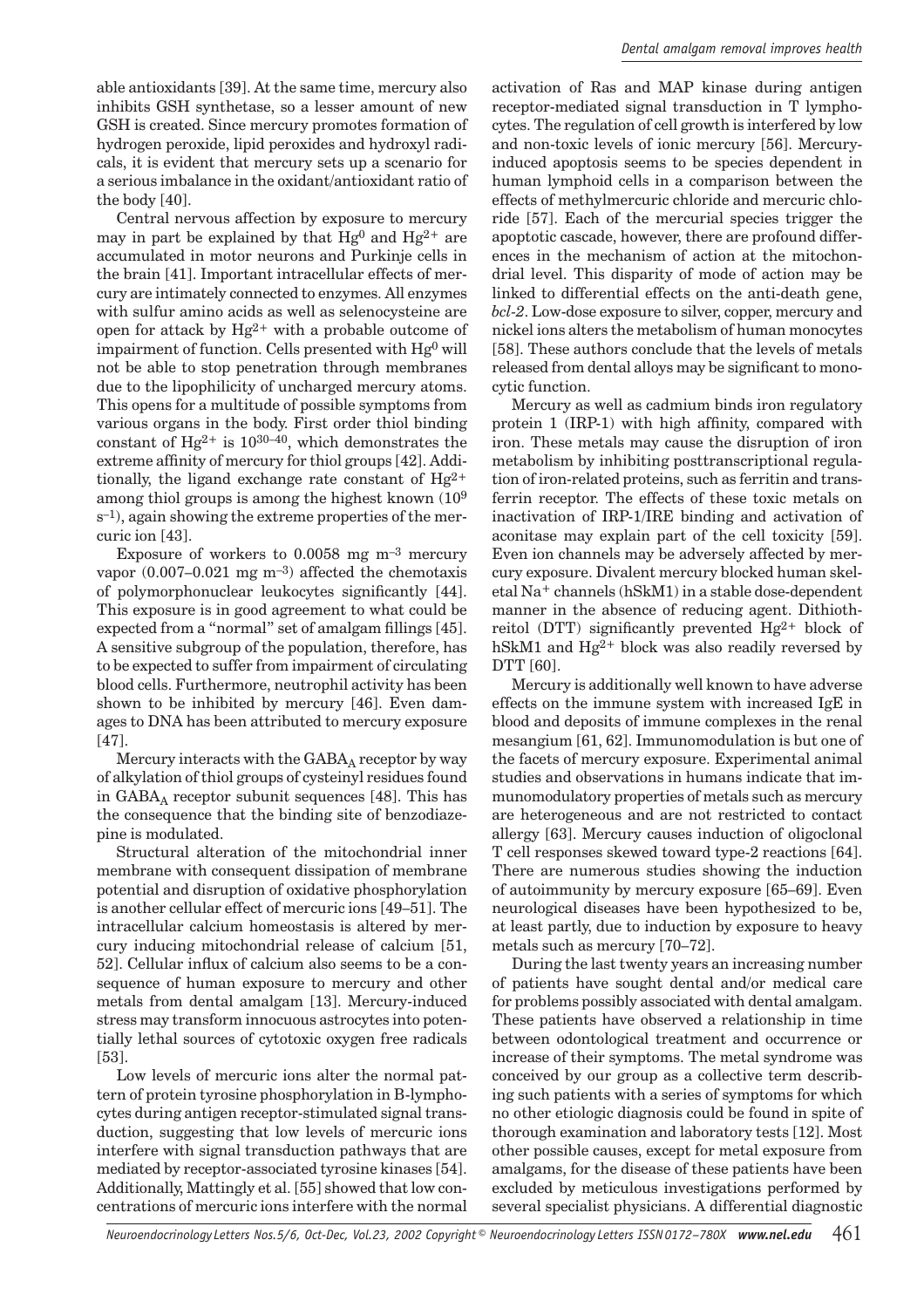procedure had thus been thoroughly implemented. These patients suffered from several general, neurological, psychiatric and oral symptoms.

Soon additional laboratory tests were included in these studies. Nuclear microscopy of single isolated blood cells revealed that patients, in contrast to healthy controls, displayed distorted profiles of trace elements in blood cells [13]. In addition, changes of trace elements in blood plasma assessed by X-ray fluorescence were observed.

Hypersensitivity or allergy to metals comprising dental alloys was suspected rather early. To avoid potential side effects of traditional patch testing, an *in vitro* test was applied. This test being called MELISA® (MEmory Lymphocyte Immuno Stimulation Assay) is a development of the common lymphocyte transformation test. MELISA® applied to 3000 patients with suspected side effects from metals in dental restorative materials in three analytical centers demonstrated a reasonable degree of conformity [14].

The aim of the present study was to evaluate the treatment of patients at the former Department of Clinical Metal Biology at the University Hospital in Uppsala, Sweden. A questionnaire comprising questions about symptoms, quality of life as well as care-taking assessment was constructed and sent to patients. The study design was, therefore, a beforeafter design in which patients constituted their own controls and was undertaken in retrospect and longitudinally. This design has the attractive advantage of setting aside genetic differences between cases and controls. Even if the study had been prospective, it would not have been possible to adopt a double-blind placebocontrolled design for obvious reasons.

# **Patients and methods**

## *Characterization of patients*

During the period from 1991 to 1996 about 1000 patients were investigated out of 2000 patients referred to the Department of Clinical Metal Biology, of which about 50% from the County of Uppsala. The present evaluation comprises 796 patients that were medically examined until October 1996. The patients resident in the County of Uppsala were referred either by physicians or dentists, whereas patients from other parts of Sweden were referred by physicians only. It was not possible to influence the selection of the patients by the Department of Clinical Metal Biology. The department was commissioned to improve care taking and to develop diagnostic procedures and treatment. Patients were admitted to the therapy on a regular basis after routine referral procedures. All patients gave an informed consent.

All patients had experienced chronic or long-lasting disease and severe sufferings. These problems had resulted in a great number of futile contacts with health care institutions. In this way, they had constituted a "wandering queue" of patients with a low quality of life causing high costs for the society comprising medical care, drugs and sick-leave as well as early retirement.

The majority of the patients were 45–60 years of age with more than two-thirds women. In this report 123 men (mean age 51 years, range 19–82 years) and 340 women (mean age 53 years, range 22–82 years) are included.

One early experience in examining the patients was that they had been handled in a qualified way in the health care system even though no etiologic diagnoses were arrived at. No serious non-treated diseases of other origin were discovered.

Consequently, the patients had been through extensive medical examinations without a nosological description of the symptoms in the majority of the cases. A small part of the patients, however, had been diagnosed with rheumatological or neurological diseases. The multitude of symptoms displayed by these patients or concomitant worsening on dental treatment nevertheless raised suspicion of adverse effects on the health from dental materials. These patients were, therefore, not excluded from continued examination at the department.

#### *Case history of the patients*

As a primary basis of a diagnosis an extensive anamnesis was recorded as well as earlier contacts with health care institutions. This was complemented with comprehensive enquiries to facilitate future systematic evaluations.

The pattern of medical problems in this patient group is complex. It involves many parts of the body with symptoms such as ambulatory musculo-skeletal pains, disturbances of the function of the gastro-intestinal system, hormonal perturbations as well as neuropsychological symptoms. Characteristic features of the patient group are a multitude of symptoms and that subgroups with different distribution of the predominant symptoms seem to exist. The dominating initial symptom is chronic fatigue. A general pathological process, without infectious or oncological genesis, seems to be characterizing the polysymptomatic situation of the patients. Infectious or oncological etiology of the symptoms had already been excluded before the patients were referred to the department.

## *Exposure anamnesis*

 In this the patients' contacts with metals, mould, solvents and other chemicals in the environment, both occupational and resident, were registered. Also metals and other components of dental materials were considered. This work is rendered more difficult because dental materials have a complex composition. Furthermore, these materials are classified as medical technical products for which there are no requirements of detailed declaration of the content. Dental amalgam is usually comprised of 3–4 metals with mercury as the dominating ingredient. Dental alloys with gold are always composed of numerous precious and base metals. White dental restorative materials, for example composite resins, contain a number of compo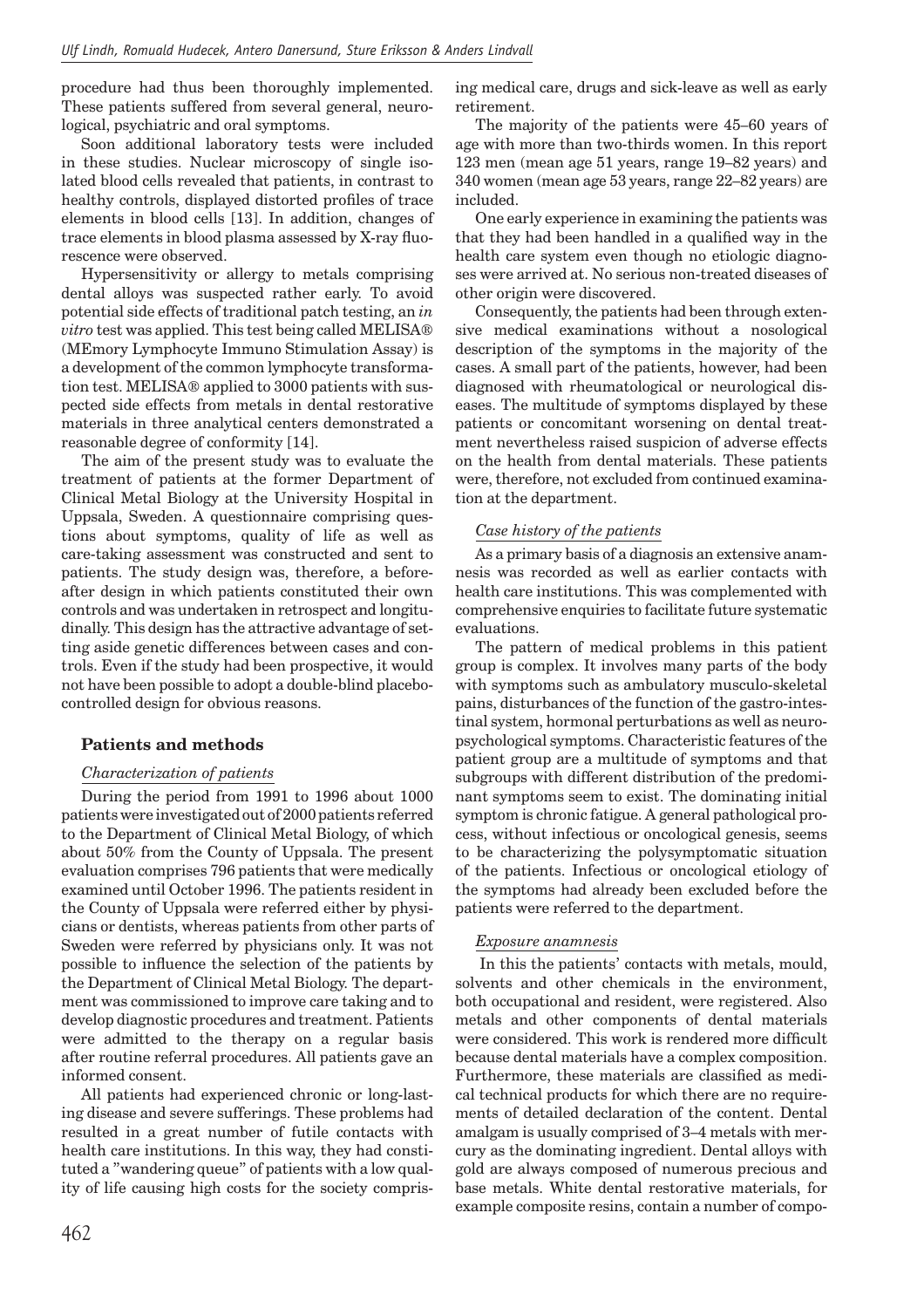nents that are potentially allergenic. All these materials release compounds that can be inhaled and/or swallowed with a varying degree of uptake in organs. The amount released depends on numerous factors and it varies from one individual to another and this also accounts for the final uptake in the human body. Furthermore, the individual sensitivity to this exposure strongly varies as well as the potential symptoms.

From the comprehensive anamnesis it was often clear that the patients had experienced adverse effects expressed as aggravating symptoms in relation to dental treatments. Some of them also reported skin problems from contact with metals such as jewelry and jeans buttons. These facts substantiated the suspicion of adverse effects in the form of immunological reactions caused by exposure to metals.

#### *Somatic examination*

A customary somatic examination was performed and in addition the various types of dental restorative materials in the patient's mouth were registered together with their status.

#### *Routine blood samples*

A panel of routine blood tests was performed as part of a general check of the health status and to acquire start values to be used for a continued systematic evaluation.

#### *Determination of trace elements in blood plasma*

Venous samples were drawn in metal free vacuum tubes, at the same time of the day, before and after treatment. After separation of erythrocytes and blood plasma both fractions were frozen and stored at –86oC until analysis. For the purpose of monitoring possible changes of the mercury concentration between the sampling points, a random set of 165 samples (before and after treatment) was selected for analysis of mercury in blood plasma. The samples were decomposed in high-purity grade 65% nitric acid (Scandchem, Norway) with a very low contamination of mercury and other metals. Decomposition was performed in quartz tubes put into steel bombs. These were sealed with the same momentum and put in an oven at 180oC for four hours. Thereafter, an internal standard of indium was added and the samples diluted with ELGA-water  $(>18 \text{ M}\Omega\text{-cm})$  to an appropriate volume. The mercury analysis was performed in an inductively coupled plasma mass spectrometer (ICP-MS, Perkin-Elmer Elan 6000) and the quality control was assessed by certified reference materials (Seronorm, Nycomed, Norway) randomly allocated to be in average every fifth sample. Accuracy and precision was  $<5\%$  and <4%, respectively.

#### *Special tests*

Routine laboratory tests usually do not present any diagnostic guidance as far as side effects of dental materials are concerned. According to the commission from the Board of the County Council, new ways were to be sought to indicate adverse effects of metal exposure. By performing special tests valuable information was gathered, which hopefully will lead to increased certainty in the diagnostics. Results from special tests such as nuclear microscopy for determination of traceelement profiles in blood cells as well as *in vitro*-tests of metal hypersensitivity (MELISA®) will be published and discussed elsewhere. Examples of results from such methods in conjunction with metal exposure can be found in Lindh et al. [13] and Stejskal et al. [14], respectively.

#### *Treatment*

Based upon results from the extensive examination of the patients it turned out to be reasonable to avoid, as far as possible, continued exposure to the incriminated metals of dental restorative materials. This recommendation is founded on the general precautionary principle of allergists that an individual should avoid compounds possibly causing allergy or hypersensitivity. There were no indications for any other medical treatment but reduction of the metal exposure in the majority of the cases and supplementation with suitable antioxidants and, where, appropriate, immunomodulating therapy to counteract side effects during dental treatment.

#### *Medical treatment*

After diagnostic work up and evaluation each patient was put on a standard regimen of anti-oxidants orally. These included:

- Vitamin C 1900 mg/day
- Vitamin B-complex: B1 30 mg/day, B2 30 mg/day, Niacin 150 mg/day and B6 6 mg/day, pantothene 30 mg/day
- Vitamin E 400–600 mg/day
- Sodium selenite 400 µg/day

The antioxidant formulas were standard products available at Swedish pharmacies and were prescribed with regular health care benefits for the patients.

In cases with positive markers of vitamin B12-deficiency in the cerebrospinal fluid additional treatment with B12 and Folic acid was prescribed:

- Methyl cobalamin 5 mg/ml, 2 ml/amp, for s.c. injection 1 amp/week).
- Folic acid 10 mg/day

#### *Dental treatment*

After completion of medical examination patients were, according to occurring indications, recommended a removal of incriminated dental materials. Dental amalgam was found the most offending dental material, followed by different gold alloys and non-precious metal alloys, e.g. titanium alloys or chromiumvanadium alloys. The aim of the dental treatment was to remove all manageable amounts of these materials, detectable by dental investigation methods, e.g. x-rays.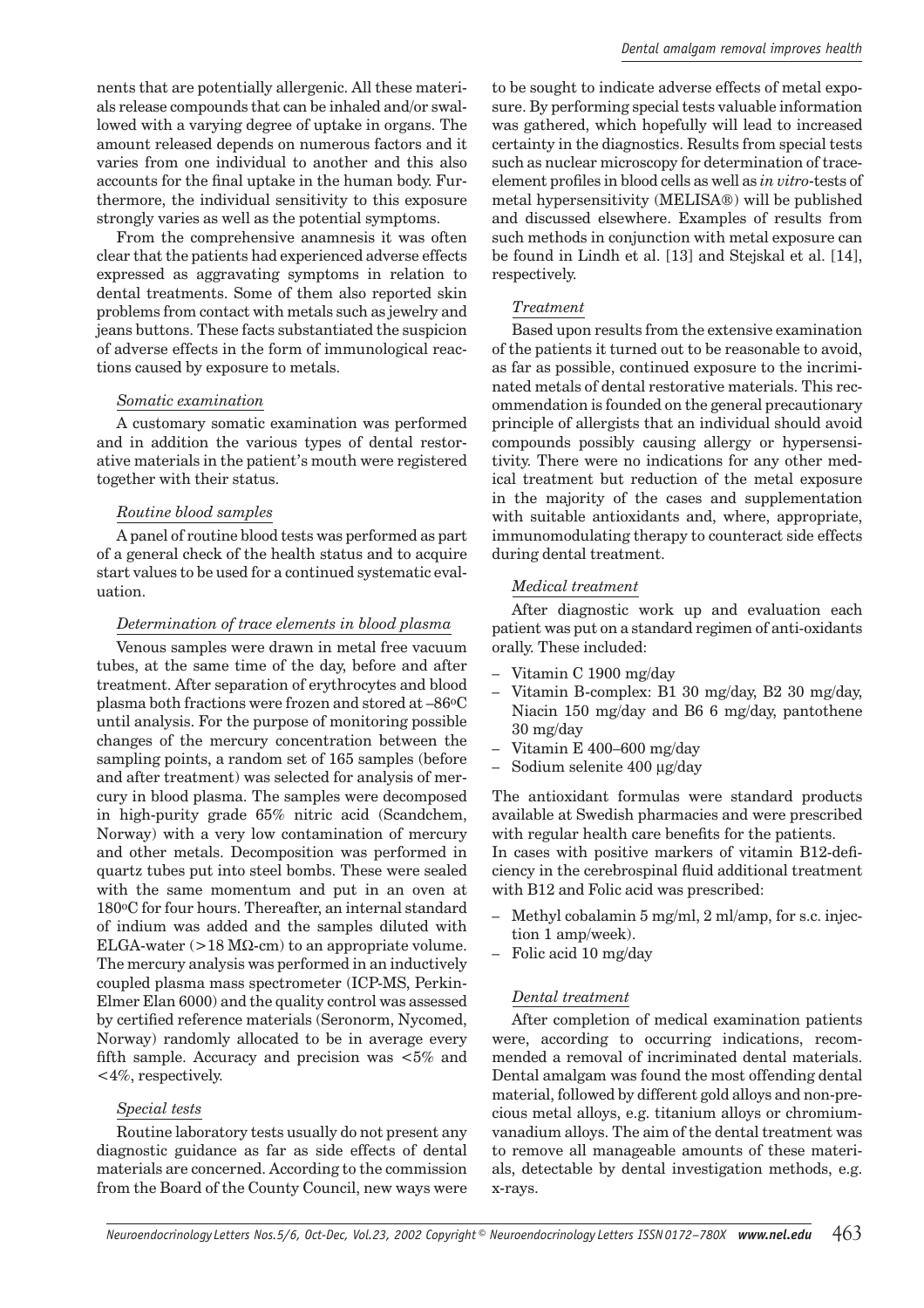Soon, in the course of the dental treatment, it became clear that symptom aggravations occurred almost uniformly after removal of incriminated materials or after the introduction of certain replacement materials. The typical time delay of these reactions supported the original contention that hypersensitivity to the dental materials was at least one cause of the patients' ill health.

It appeared clear that a systematic and intimate cooperation between physicians and dentists was necessary to handle sometimes-dramatic changes in the patients' symptom complex during dental treatment.

The fact, that many patients were referred from other parts of the country made it practical for them to consult their regular dentists for the ensuing treatment. However, about half the patients were referred to a few dental clinics in Uppsala County, which have put precautionary methods into practice to protect the patients from unnecessary large exposure to offending substances, which inevitably occurs in routine dental treatment. Especially patients considered severely sensitive were referred to such clinics.

Based on clinical experiences, a protocol for the removal of incompatible dental materials (RID) and bite restoration with individually compatible materials (RIC) was implemented. Adequate equipment in the working premises e.g. catalytic mercury vapor traps and high-volume-suction-capacity equipment was mandatory. Further, detailed instructions for the use of specified burrs, diamond bits or ultra-sonic bits for every type of metal restoration were followed. Also instructions for the use of different barriers between patients' teeth and adjacent tissues in the oral cavity are part of this protocol.

For the patients who showed intolerance reactions to replacement materials of non-metallic type such as dental composites, cements, root canal materials etc., a clinical trial system for the choice of individually compatible dental restorations was developed.

Most biocompatible were different ceramic materials together with individually chosen dental cements. The recent improvement of mechanical properties of such materials now allows bite restorations with nonmetallic materials in almost all clinical cases. The application of modern odontological techniques also allows such treatment to be performed in a lenient way concerning both the effect on dental tissues and the patients personal experience of the whole dental treatment.

#### *Questionnaire*

Evaluation of the treatment results was based on a questionnaire that was constructed in co-operation with a group of scientists from the Medical Faculty at Uppsala University and with representatives also from the universities in Umeå and Lund. Of the 1000 treated patients, 796 were estimated to be homogeneous as to the treatment protocol and the questionnaire was sent out to them. Participation in the retrospective study was voluntary and anonymous. The questionnaire was composed of five different categories of questions, three of which are included here. The symptoms included in the questionnaire were selected to represent the most common from clinical experiences of the patient group (cf. Appendix). Thirteen of the symptoms were emphasized because they had appeared in earlier studies of amalgam removal [16, 22].

To efficiently extract information from the answers in the questionnaire, an improvement score was constructed. Severity of symptoms was estimated on a scale from 1 to 5, where 1 represents "no troubles" and 5 "serious troubles". A first part of the improvement score comprised the difference in severity between before and after. Maximum improvement then is 4 and maximum worsening is –4. The second part comprised the estimation of symptom change, which was done on a scale 1–7, where 1 represented "much better" and 7 "much worse". Score 4 was equivalent to "no change". To be compatible with the first part, the scale was changed so that "No change" was given score 0, "much worse" score –3 and "much better" score +3. These two parts were added and constituted the improvement score with a maximum of 7 and a minimum of –7.

#### **Statistical methods**

Wilcoxon's signed rank test was used to compare before and after RID situations because skewed distributions were expected. For the comparison of response profiles in the answers before RID, a  $\chi^2$  test with partitioning of the  $\chi^2$  was used. This technique resembles ANOVA with subsequent multiple comparisons.

#### **Results**

Of the targeted 796 patients, 513 responded with a returned questionnaire. The relatively high nonresponse (35.6%) prompted an investigation of nonresponders in co-operation with Statistics Sweden. This showed that non-responders did not constitute a group separate from the responders.

Based upon information given by the patients, 50 were excluded from the continued analysis because they did not begin or complete the RID procedure during the study time. Thus, in the following results, 463 individuals are represented.

A priori hypotheses about symptoms that could be expected to improve from the treatment were not possible to formulate. The median number of the 30 symptoms experienced by the patient group was 19 and 6.9% had all 30. The symptom frequencies before RID regarding all patients are shown in Table 1. Symptom numbers refer to the list in the Appendix.

Straightforward analysis of symptom changes from before RID to after RID by Wilcoxon's signed rank test gave the result that all thirty symptoms were significantly  $(p<0.01)$  reduced in the entire group of patients. This analysis, however, concealed variations between subgroups of individuals. Therefore, the results from the questionnaire about quality of life were used as the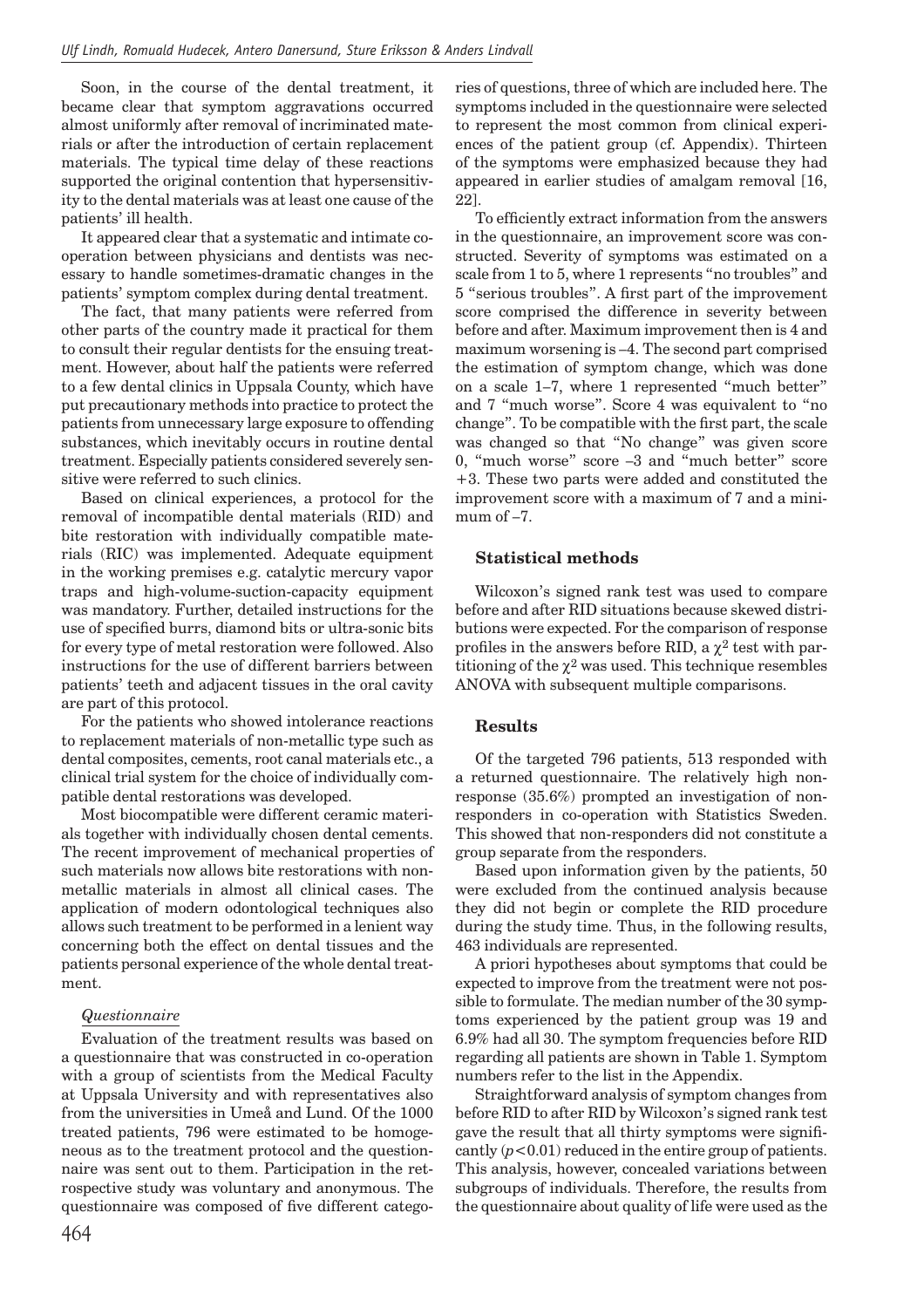basis for further analysis and presentation.

## *Quality of life*

Figure 1 shows the change in the total quality of life measured as the difference in scores before and after RID. The histogram comprising 463 individuals makes three groups of patients evident. A change of one unit or more was considered a true difference. A majority of the patients (*n*=334, 247 women, median age 53 y, range 22–76 y; 87 men, median age 52 y, range 26–76 y) belong to the greatest group for which there is a positive change in the quality of life. This group will be denoted the positive group. Another group (*n*=69, 49 women, median age 54 y, range 23–76 y; 20 men, median age 53 y, range 19–76 y) with a zero difference in the quality of life will be denoted the zero group and the last group  $(n=60, 44$  women, median age 55 y, range 30–82 y; 16 men, median age 45 y, range 26–71 y) with a negative difference in the quality of life is analogously denoted the negative group.

#### *Symptom changes*

Further treatment of data and their presentation is based upon the three groups established using quality of life information. There are four different measures of symptom changes. The first is the frequency of symptoms, the second is the severity of symptoms as estimated by the patients and the third is the total number of symptoms. Data on severity of symptoms is further elaborated into an improvement score being the fourth.

## *Frequency of symptoms*

Figure 2 shows the frequency of symptoms before, during and after RID in the positive group. Table 2 displays the central tendency of the symptoms frequencies in the negative and zero groups.

## *Positive group*

Most symptoms in this group remained unchanged in frequency during RID or only small changes were observed with a tendency to increased

**Table 1:** Symptom frequencies before RID in the entire group. Numbers refer to the symptom questions in the questionnaire (cf. Appendix).

| <b>No</b>      | $Symptom \ldots \ldots \ldots \ldots \ldots \ldots \ldots \ldots \ldots$ Frequency $(\%)$ |      |
|----------------|-------------------------------------------------------------------------------------------|------|
| $\mathbf{1}$   |                                                                                           | 74.5 |
| 17             | A feeling of dejection or depression from time to time                                    | 74.3 |
| 6              | Pain or discomfort in the muscles                                                         | 73.7 |
| $\overline{7}$ | Abnormal fatigue after physical exertion.                                                 | 72.4 |
| 16             | Impairment of concentration.                                                              | 72.1 |
| 5              | Muscle discomfort in the whole body                                                       | 70.2 |
| 25             | Troubles with stomach/intestines                                                          | 69.8 |
| 29             | Blisters, wounds or other discomfort in the mouth                                         | 69.5 |
| 18             | Impairment of sleep. $\dots \dots \dots \dots \dots \dots \dots \dots$                    | 67.8 |
| 21             | Discomfort in hands/feet                                                                  | 67.8 |
| 12             | Impaired memory (forgetfulness).                                                          | 67.6 |
| 19             |                                                                                           | 64.6 |
| 8              |                                                                                           | 62.6 |
| 15             |                                                                                           | 62.0 |
| 9              | Troubles in the joints $\ldots \ldots \ldots \ldots \ldots \ldots \ldots$                 | 61.6 |
| 28             | Often infections                                                                          | 61.3 |
| 23             |                                                                                           | 60.7 |
| 10             |                                                                                           | 60.3 |
| 13             |                                                                                           | 60.0 |
| $\overline{2}$ | Feeling cold, shivering or fever                                                          | 59.6 |
| 30             |                                                                                           | 57.9 |
| 3              | Sore throat, other throat problems                                                        | 55.1 |
| 22             | Tremor or spasms in muscle/muscles                                                        | 54.6 |
| 24             | Troubles with the heart                                                                   | 53.8 |
| 26             | Troubles with the urinary bladder/urinary production.                                     | 49.0 |
| 14             | Experience of bewilderment                                                                | 47.9 |
| 27             | Eczema, blisters or other skin troubles                                                   | 47.1 |
| 11             | Temporary impairment of vision.                                                           | 43.4 |
| 20             | Buzzing in the ears (tinnitus)                                                            | 40.4 |
| $\overline{4}$ | Aching lymphatic glands on the neck or in armpits                                         | 37.6 |



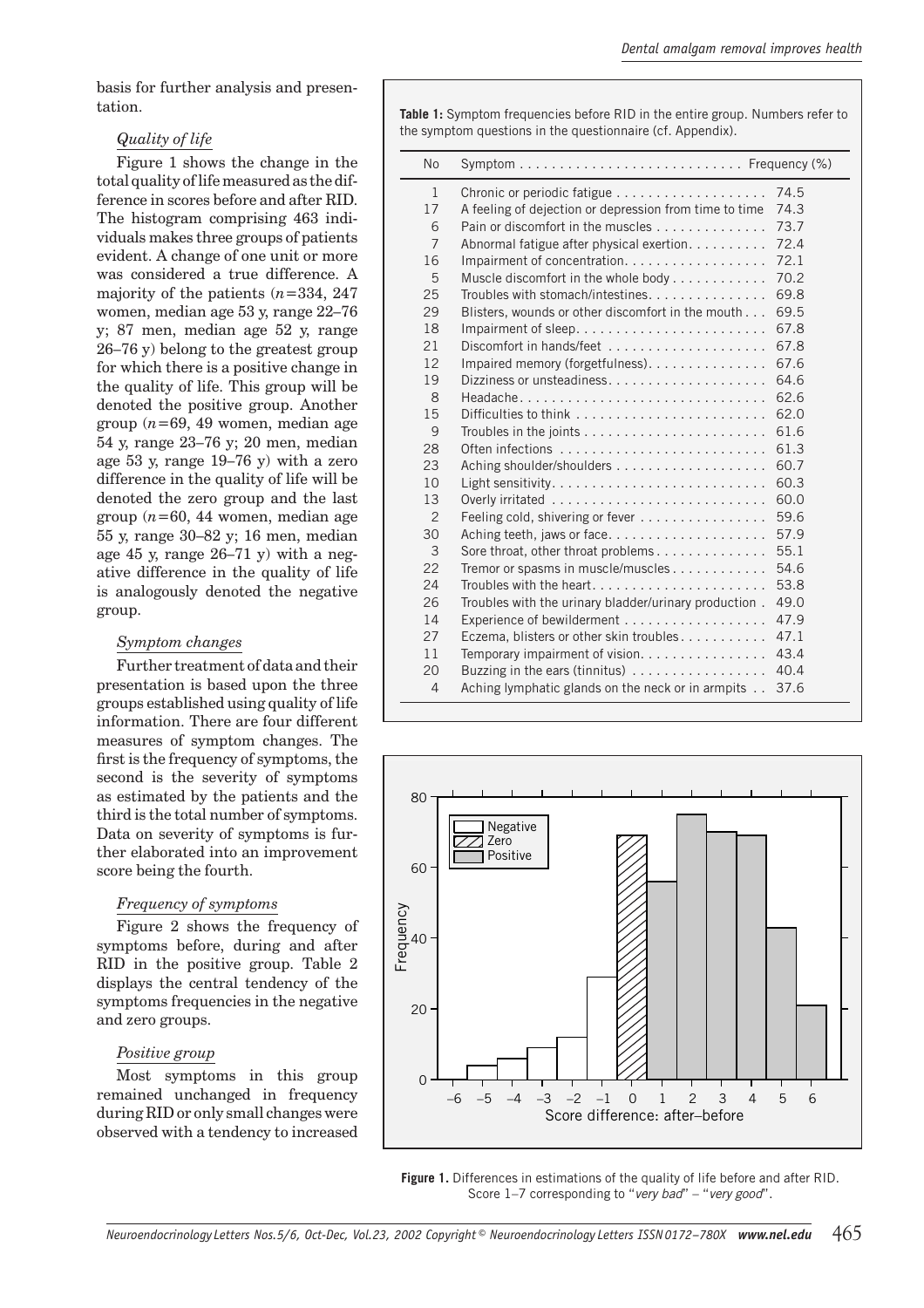

**Figure 2.** Symptom frequencies before, during and after RID in the positive group.

frequency. Small decreases were also found for a few symptoms. However, after RID there was a significant decrease. In the positive group symptom 6 "pain or discomfort in the muscles" was the most common. It remained the most common after RID.

#### *Negative group*

In this group, frequencies increased for all symptoms during RID except for symptom 28 "often infections". The overall change of frequency between before and after was an increase. Exceptions are symptom 4 and 13 corresponding to "aching lymphatic glands" and "overly irritated" for which there was no change. Symptoms 28 and 29 corresponding to "often infections" and "blisters etc. in the mouth" showed decreased frequency.

The tendency of frequency change in the negative group was a substantial increase during RID and a decrease after RID. The decrease however did not reach the level of before treatment. In the negative group, the most common symptom before RID was symptom 1 "chronic fatigue". It remained the most common after RID.

#### *Zero group*

Frequencies increased during RID for most of the symptoms in the zero group except for symptoms 1, 9, 15, 19, 23, 27 and 29 corresponding to "chronic fatigue",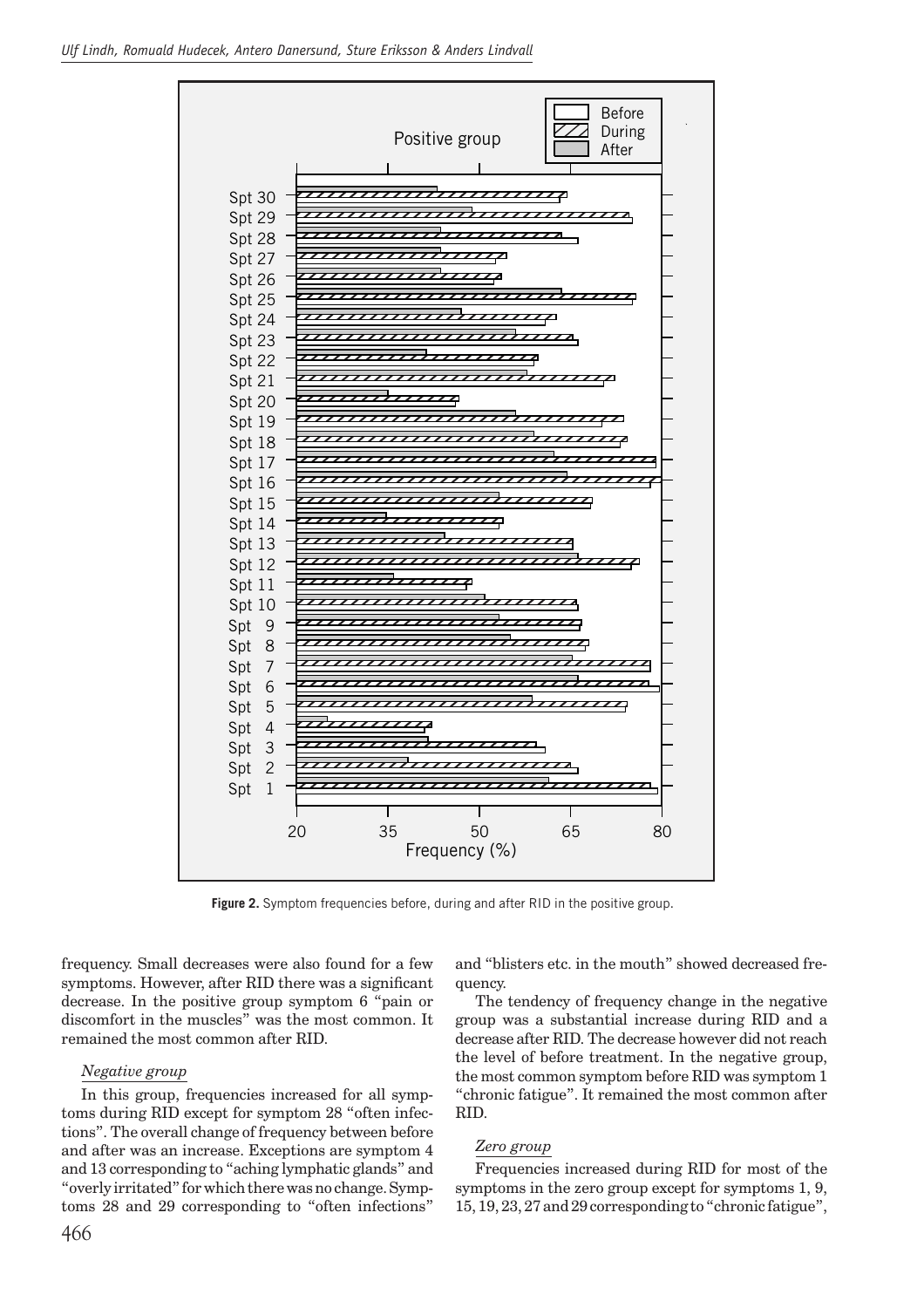

**Figure 3.** Estimations of symptom intensity (severity) before, during and after RID in the positive group. Score 1–5 corresponding to "*no troubles*" – "*severe troubles*"

"troubles in the joints", "difficulties to think", "dizziness or unsteadiness", "aching shoulders", "eczema etc." and "blisters etc. in the mouth" for which no difference was demonstrated. Another notable exception was that symptom 28 "often infections" decreased in frequency during RID. Unchanged frequency was observed between before and after RID for symptoms 3, 9, 14 and 17 corresponding to "sore throat etc.", "troubles with the joints", "light sensitivity", "bewilderment" and "dejection or depression". Symptoms 6, 16, 27, 28 and 29 corresponding to "pain or discomfort in the muscles", "impairment of concentration", "eczema etc.", "often infections" and "blisters etc. in the mouth" exhibited lower frequency after RID. In the zero group the difference in frequency between before and after was very small and the increase during RID rather moderate. The most common symptom in the zero group was symptom 17 "dejection or depression". It was exchanged by symptom 25 "troubles with stomach/intestines" after RID.

#### *Severity of symptoms and improvement scores*

Figure 3 shows the assessment of the severity of the symptoms before, during and after RID. The scores were on a 5-level scale from 1 to 5 and 1 being no troubles and 5 severe troubles. The central tendency of symptom severity in the negative and zero groups are shown in Table 3. Table 4 displays results of the statis-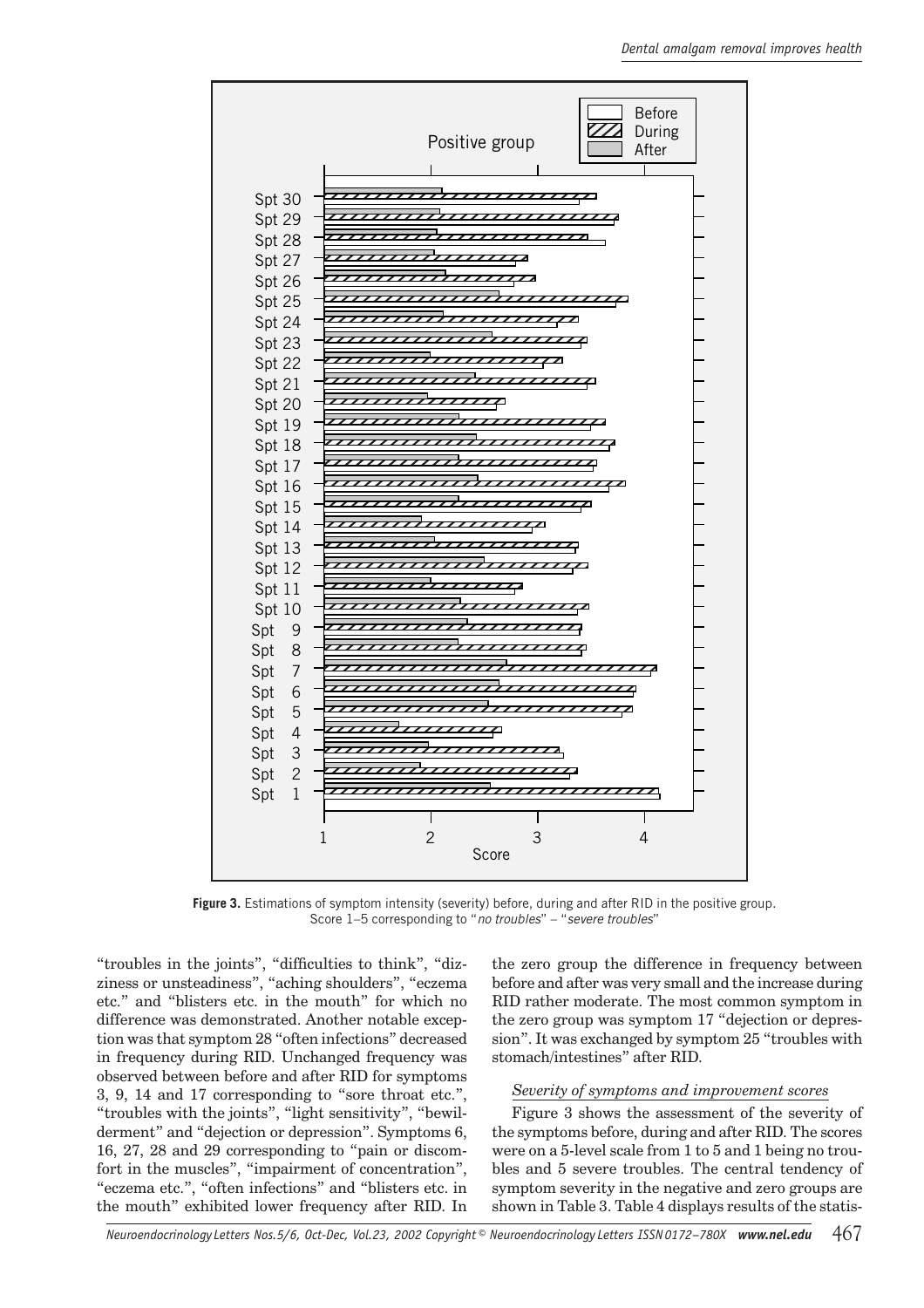

**Figure 4.** Improvement scores in the positive group. Score  $-7$  to  $+7$ , where  $+7$  is the best improvement.

tical analysis of symptom differences before and after treatment. Figure 4 displays the mean and median improvement scores for the positive group and the 30 symptoms. The central tendency in the negative and zero groups are displayed in Table 6.

#### *Positive group*

This group usually displays a higher initial assessment and a greater difference between before and after values than the other groups. After RID all symptoms are reduced significantly in severity. From Figure 5 it can be seen that, with only a few exceptions, the median improvement score is 4. Symptoms for which

there were no improvement in the negative and zero groups in contrast to score 3 or 4 in the positive group include 1, 7, 12, 18 and 21 representing "chronic fatigue", "fatigue after physical exertion", "impaired memory", "impairment of sleep" and "discomfort in hands/feet". Score 4 was given in all three groups for symptoms 4 and 28 representing "aching lymphatic glands" and "often infections".

#### *Negative group*

The initial values are about the same as in the zero group. In the negative group there is a substantial deterioration during RID and the scores do not return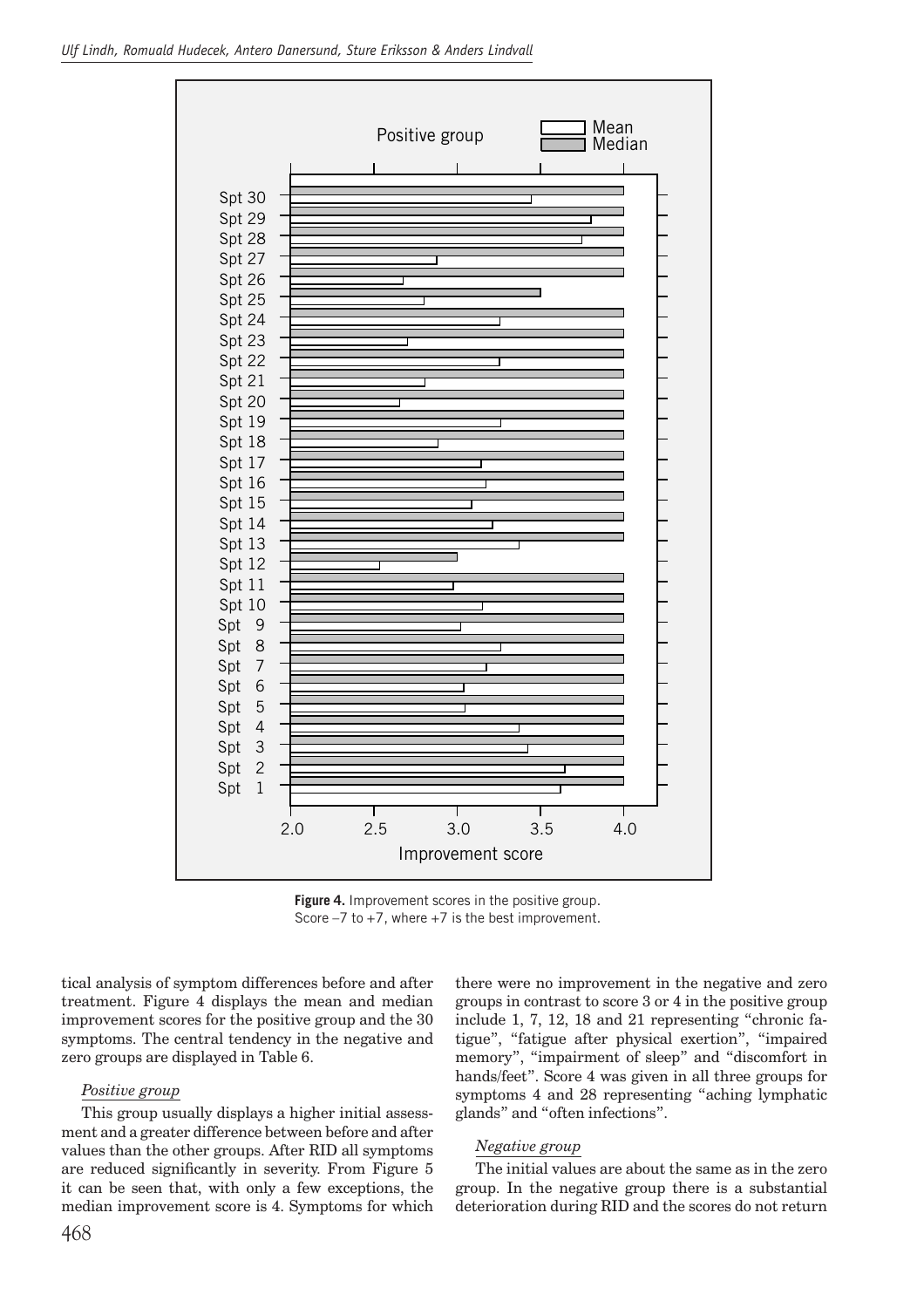**Table 2:** Central tendency of symptom frequencies before, during and after RID in the negative and zero groups.

|                | Negative (%)                  |                        |                      | Zero $(\%)$                   |                        |                      |  |
|----------------|-------------------------------|------------------------|----------------------|-------------------------------|------------------------|----------------------|--|
| Mean<br>Median | <b>Before</b><br>49.6<br>48.3 | During<br>61.4<br>62.5 | After<br>57.2<br>567 | <b>Before</b><br>45.0<br>44.2 | During<br>46.9<br>47 1 | After<br>47.2<br>471 |  |

**Table 3:** Central tendency of symptom intensity (severity) before, during and after RID in the negative and zero groups.

|        | Negative             |               |              | Zero                 |               |              |
|--------|----------------------|---------------|--------------|----------------------|---------------|--------------|
| Mean   | <b>Before</b><br>2.8 | During<br>3.4 | After<br>3.0 | <b>Before</b><br>2.7 | During<br>2.9 | After<br>2.6 |
| Median | 3.0                  | 3.5           | 30           | 3.0                  | 3.0           | 3.0          |

| <b>Symptom</b> | <b>Positive</b> | Zero      | <b>Negative</b> | <b>Symptom</b> | <b>Positive</b> | Zero      | <b>Negative</b> |
|----------------|-----------------|-----------|-----------------|----------------|-----------------|-----------|-----------------|
| 1              | < 0.001         | ΝS        | <b>NS</b>       | 16             | < 0.001         | <b>NS</b> | <b>NS</b>       |
| $\overline{2}$ | < 0.001         | <b>NS</b> | <b>NS</b>       | 17             | < 0.001         | <b>NS</b> | <b>NS</b>       |
| 3              | < 0.001         | <b>NS</b> | <b>NS</b>       | 18             | < 0.001         | <b>NS</b> | < 0.05          |
| $\overline{4}$ | < 0.001         | <b>NS</b> | <b>NS</b>       | 19             | < 0.001         | ΝS        | <b>NS</b>       |
| 5              | < 0.001         | <b>NS</b> | < 0.05          | 20             | < 0.001         | ΝS        | <b>NS</b>       |
| 6              | < 0.001         | <b>NS</b> | <b>NS</b>       | 21             | < 0.001         | <b>NS</b> | <b>NS</b>       |
| 7              | < 0.001         | <b>NS</b> | < 0.05          | 22             | < 0.001         | <b>NS</b> | <b>NS</b>       |
| 8              | < 0.001         | <b>NS</b> | <b>NS</b>       | 23             | < 0.001         | <b>NS</b> | <b>NS</b>       |
| 9              | < 0.001         | <b>NS</b> | <b>NS</b>       | 24             | < 0.001         | <b>NS</b> | <b>NS</b>       |
| 10             | < 0.001         | <b>NS</b> | <b>NS</b>       | 25             | < 0.001         | <b>NS</b> | <b>NS</b>       |
| 11             | < 0.001         | ΝS        | <b>NS</b>       | 26             | < 0.001         | <b>NS</b> | <b>NS</b>       |
| 12             | < 0.001         | <b>NS</b> | < 0.01          | 27             | < 0.001         | <b>NS</b> | <b>NS</b>       |
| 13             | < 0.001         | <b>NS</b> | <b>NS</b>       | 28             | < 0.001         | < 0.05    | < 0.01          |
| 14             | < 0.001         | NS.       | <b>NS</b>       | 29             | < 0.001         | < 0.01    | <b>NS</b>       |
| 15             | < 0.001         | ΝS        | <b>NS</b>       | 30             | < 0.001         | <b>NS</b> | <b>NS</b>       |

| <b>Table 5:</b> Number of symptoms before and after RID in all groups.  |      |              |              |      |      |              |               |       |  |  |
|-------------------------------------------------------------------------|------|--------------|--------------|------|------|--------------|---------------|-------|--|--|
| Total $(n=463)$<br>Positive (n=334)<br>Negative (n=60)<br>Zero $(n=69)$ |      |              |              |      |      |              |               |       |  |  |
|                                                                         |      | Before After | Before After |      |      | Before After | <b>Before</b> | After |  |  |
| Mean                                                                    | 18.2 | 15.2         | 19.8         | 14.7 | 13.5 | 14.1         | 14.9          | 19.0  |  |  |
| Median                                                                  | 19   | 15           | 22           | 14   | 14   | 13           | 16            | 19.5  |  |  |
| 30 spt                                                                  | 32   | 10           | 28           | 6    |      |              | 3             | 3     |  |  |
| 30 spt (%)                                                              | 6.9  | 2.2          | 8.4          | 1.8  | 1.4  | 1.4          | 5.0           | 5.0   |  |  |

| <b>Table 6:</b> Central tendency of improvement scores in the negative and zero<br>groups. |                 |      |  |  |  |  |
|--------------------------------------------------------------------------------------------|-----------------|------|--|--|--|--|
|                                                                                            | <b>Negative</b> | Zero |  |  |  |  |
| Mean                                                                                       | 1.3             | 1.6  |  |  |  |  |
| Median                                                                                     | 2 N             | 2 በ  |  |  |  |  |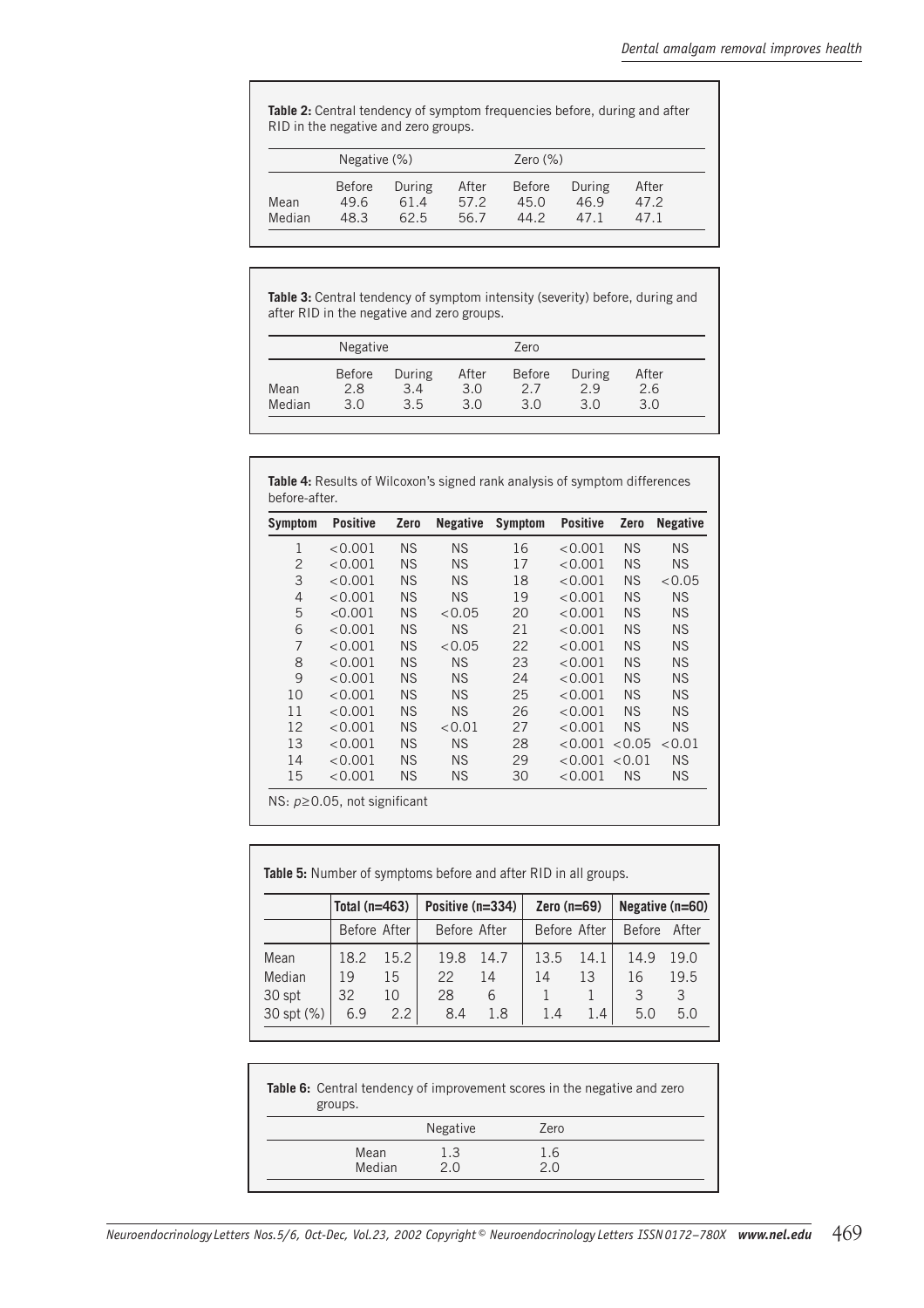

**Figure 5.** Assessment of the activities and care at the Department of Clinical Metal Biology in the negative, zero and positive groups. Score 1–7 corresponding to "*very bad*" – "*very good*".



Figure 6. Mercury concentrations in blood plasma before and after RID in the negative, zero and positive groups. For each group, the values of matched control groups (healthy individuals) are inserted.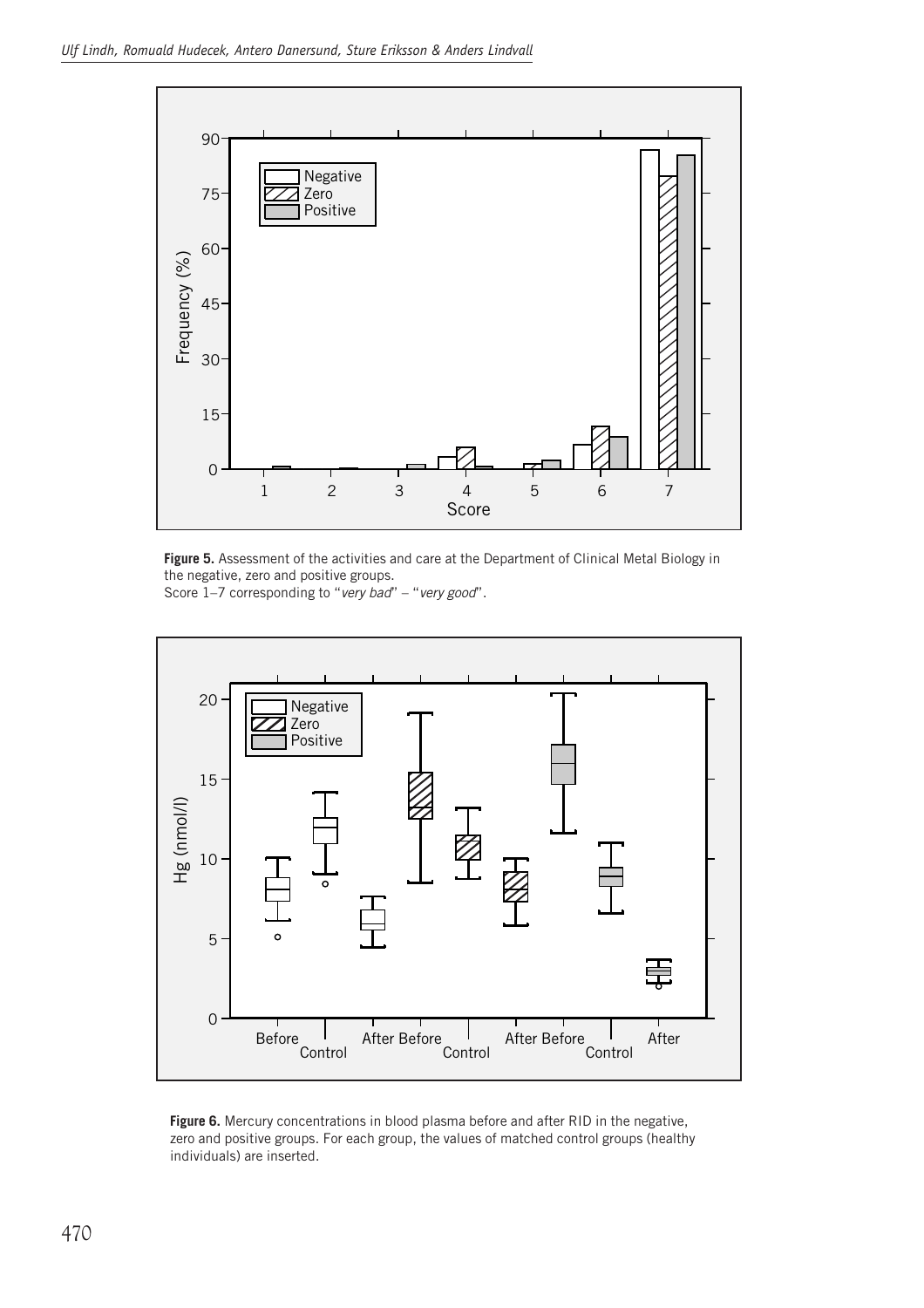| Symptom        | $\chi^2$ | <i>p</i> -value           | Symptom | $\chi^2$ | p-value                   |
|----------------|----------|---------------------------|---------|----------|---------------------------|
| 1              | 28.952   | $0.0013**$                | 16      | 38.848   | $2.6922 \cdot 10^{-5***}$ |
| $\overline{2}$ | 28.745   | $0.0014**$                | 17      | 29.452   | $0.0011*$                 |
| 3              | 25.503   | $0.0045**$                | 18      | 30.445   | $0.0007***$               |
| $\overline{4}$ | 15.789   | 0.1058                    | 19      | 36.190   | $0.0001***$               |
| 5              | 29.143   | $0.0012**$                | 20      | 22.769   | $0.0116*$                 |
| 6              | 36.938   | $0.0001***$               | 21      | 17.225   | 0.0695                    |
| $\overline{7}$ | 38.375   | $3.2640 \cdot 10^{-5***}$ | 22      | 21.453   | $0.0181*$                 |
| 8              | 29.162   | $0.0012**$                | 23      | 25.182   | $0.0050**$                |
| 9              | 18.957   | $0.0408*$                 | 24      | 31.475   | $0.0005***$               |
| 10             | 24.447   | $0.0065**$                | 25      | 50.968   | $1.7698 \cdot 10^{-7***}$ |
| 11             | 15.886   | 0.1029                    | 26      | 16.586   | 0.0840                    |
| 12             | 39.179   | $2.3611 \cdot 10^{-5***}$ | 27      | 24.480   | $0.0064**$                |
| 13             | 28.469   | $0.0015**$                | 28      | 29.070   | $0.0012**$                |
| 14             | 19.648   | $0.0328*$                 | 29      | 23.797   | $0.0082**$                |
| 15             | 30.103   | $0.0008***$               | 30      | 26.209   | $0.0035**$                |

**Table 7:** Results from a  $\chi^2$  test of homogeneity of response profile concerning symptom intensity before RID.

**Table 8:** Comparisons between the present study and two other studies with similar symptoms in the questionnaire. Numbers given are percentages of total improvement of the symptoms. The second figure is the present study.

| Symptom                                          |                | Olsson & Lindh [22] |       | Klock et al. [16] |       |       |
|--------------------------------------------------|----------------|---------------------|-------|-------------------|-------|-------|
|                                                  | Better         | Equal               | Worse | <b>Better</b>     | Equal | Worse |
| Chronic fatigue                                  | 30/24          |                     |       |                   |       | 14/24 |
| Pain or discomfort in muscles                    | 30/18          |                     |       | 23/18             |       |       |
| Headache                                         | 51/29          |                     |       |                   |       | 31/29 |
| Troubles in the joints<br>Impaired concentration | 32/29<br>27/23 |                     |       |                   |       | 9/23  |
| Dejection or depression                          | 29/26          |                     |       | 37/26             |       |       |
| Aching shoulder/shoulders                        |                | 24/25               |       |                   |       |       |
| Heart troubles                                   |                |                     | 33/37 |                   |       |       |
| Troubles with stomach/intestines                 | 34/20          |                     |       |                   |       |       |
| Eczema, blisters or other skin troubles          |                | 39/39               |       |                   |       |       |
| Blisters, wounds in the mouth                    | 57/38          |                     |       |                   |       |       |
| Aching teeth, jaws or face                       |                | 43/41               |       |                   |       |       |

to the initial values. There is a significant worsening of symptoms 5, 7, 12 and 18 corresponding to "muscle debility", "fatigue after physical exertion", "impaired memory" and "sleep disturbances". For the symptom 28 "often infections", however, there was a significant reduction of the complaints. From Table 6 it can be seen that the central tendency for this group is not very different from that of the zero group. However, there are more frequent improvement score 0 compared to the zero group.

## *Zero group*

The initial values are about the same as in the negative group. There is a tendency to experience a relief in the zero group, however, at least for several of the symptoms. A significant relief is noted of symptoms 28 and 29 corresponding to "often infections" and "blisters etc. in the mouth". From Table 6 it can be seen that there are more frequent improvement score 4 compared to the negative group but that the central tendency is very similar.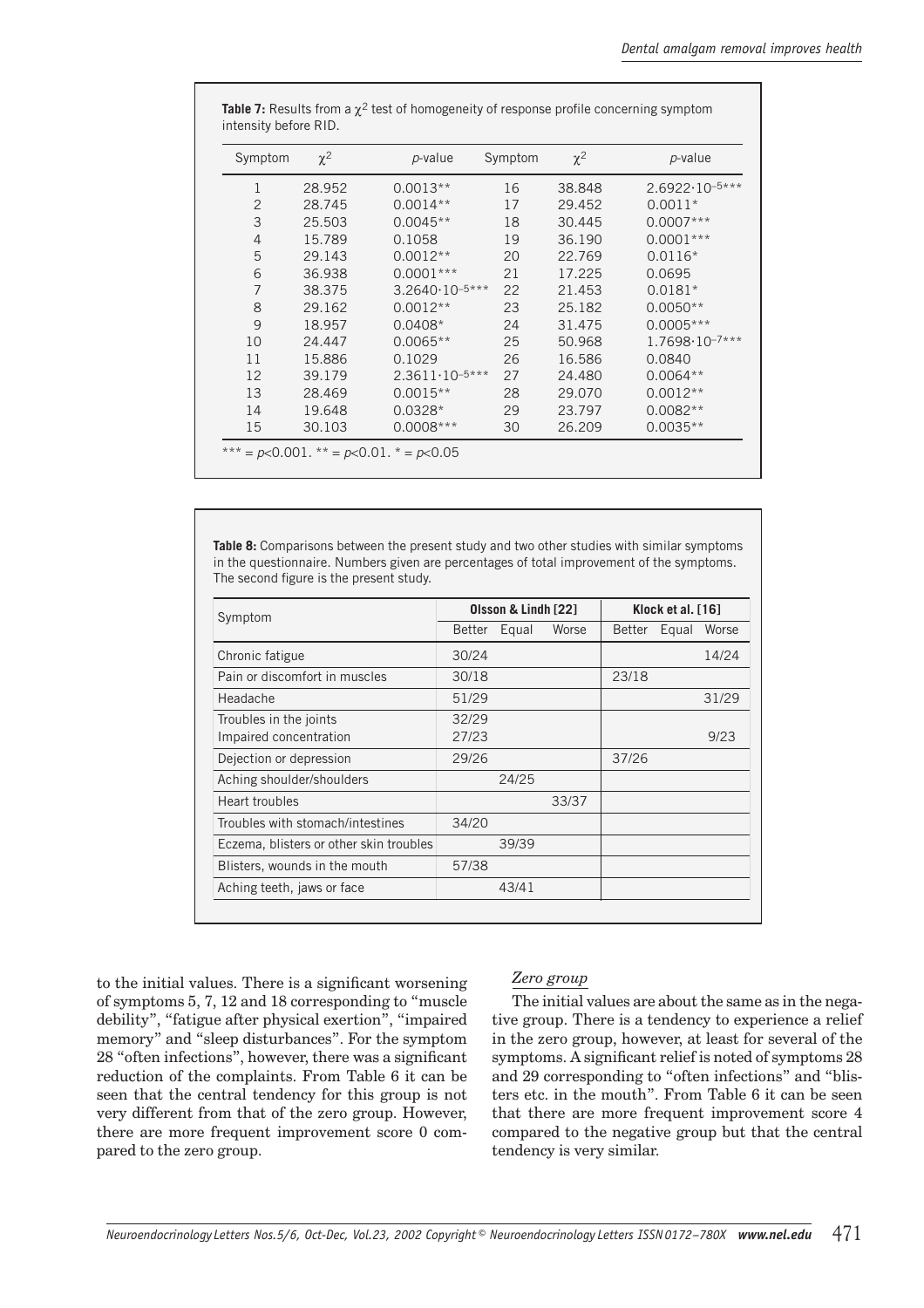## *Total number of symptoms*

The total number of symptoms before and after RID is shown in Table 5. There is a similar trend in the changes of the total number of symptoms as in the assessment of severity.

#### *Assessment of care taking*

Figure 5 shows how the patients in the three different groups assessed the activities and care at the Department of Clinical Metal Biology. The pattern of assessment is rather similar in the groups. In fact, the negative group displayed the highest fraction in the score 7 (89.7%) compared to the positive (86.2%) and zero groups (81.1%).

#### *Heterogeneity before RID*

Clinical experience from these patients led to the hypothesis that the group was not homogeneous but separated in sub-groups with different main points of the symptomatology. To investigate the possibility of heterogeneity of symptoms among the patients before RID, the response profile in symptoms a  $\chi^2$  test with partitioning of  $\chi^2$  was undertaken. The symptom intensity was estimated on a scale from 1 to 5, where 1 corresponds to "no troubles" and 5 to "severe troubles". Some of the patients did not report their estimates for some of the symptoms. This partial non-response cannot, however, be neglected and the frequency of non-response was included in the analysis. Results of this test of response profile are presented in Table 7.

It is obvious that the patient group was not homogeneous in this respect. Only for the questions 4, 11, 21 and 26 corresponding to the symptoms "aching lymphatic glands", "temporary impairment of vision", "discomfort in hands/feet" and "troubles with the urinary bladder/urinary production" the group was homogeneous. The partitioning of  $\chi^2$  also showed that the positive group differs from the other groups except for the symptoms mentioned above. It was not, however, possible to differentiate between the negative and the zero groups.

## *Comparison with similar studies*

Two earlier studies of amalgam removal were based on a similar questionnaire. All but one of the symptoms in the earlier studies was included in the present investigation. It was not possible, however, to compare all of the symptoms due to lack of presentation in one study. Table 8 presents the results of a comparison as far as it has been possible. The focus was on total improvement of the symptoms and percentages of such results are compared in Table 8. Klock et al. [16] reported results only for six symptoms, one of which was "burning mouth or metal taste" not being included in the present study. This symptom was included also in the study by Olsson and Lindh [22].

#### *Quality of life versus mercury concentration in blood*

To investigate how treatment of the patients was related to the mercury concentration in blood plasma three randomly selected sets of patients were sampled. From the positive group 100 blood samples representing the situation before and after RID were assessed for the mercury concentration in blood plasma. From the zero and negative groups 35 and 30 samples, respectively, were assessed in the same way.

For comparison, three sets of control blood plasma were sampled as closely as possibly matched to the patient subgroups regarding age, gender and socio-economic situation. Subjectively healthy persons not suffering from any disease and lacking diagnosis as well as not being on any medication comprised the control groups.

Results from measurements of mercury concentration in blood plasma with ICP-MS are presented in Figure 6. This figure is a box-plot diagram in which the upper lines of the boxes represent the upper quartile while the lower lines represent the lower quartile. The whiskers extend out to maximum and minimum values if the distance does not exceed 1.5 times the interquartile range. In such cases, a circle denotes extreme values.

The positive group had before values that are higher than both other groups. Additionally, the after values of the positive group are substantially lower than any of the other groups including the three control groups. In fact all differences between before values in all groups were significant  $(p<0.001)$ . Even the after values were significantly different  $(p<0.001)$ between all groups (Figure 6).

# **Discussion**

The present study is to our knowledge the first based on a development of diagnostic methods and improvement of treatment in a consequent co-operation between physicians and dentists. The main results demonstrate that the Uppsala model appropriately handles diagnosis and treatment in more than 70% of the patient group.

Trace elements, most of which are metals, play important roles in biology. Some 15 are generally considered to be essential for life [73]. These include manganese, iron, nickel, copper and zinc, whereas important non-metals are selenium and iodine. The beneficial effects of the essential trace elements are exerted within often-restricted dose limits in intervals usually called safe and adequate intake. Too low intake results in deficiencies and too high intake in toxicities. The question of toxicity is thus only one of dose. Metals included in dental amalgams, especially mercury, silver and tin, are not considered to be essential for life. On the contrary, they are known mostly for their adverse effects on living organisms [74]. Even precious metals like gold and platinum, by some considered biologically inert, have known pharmacological effects [75, 76]. It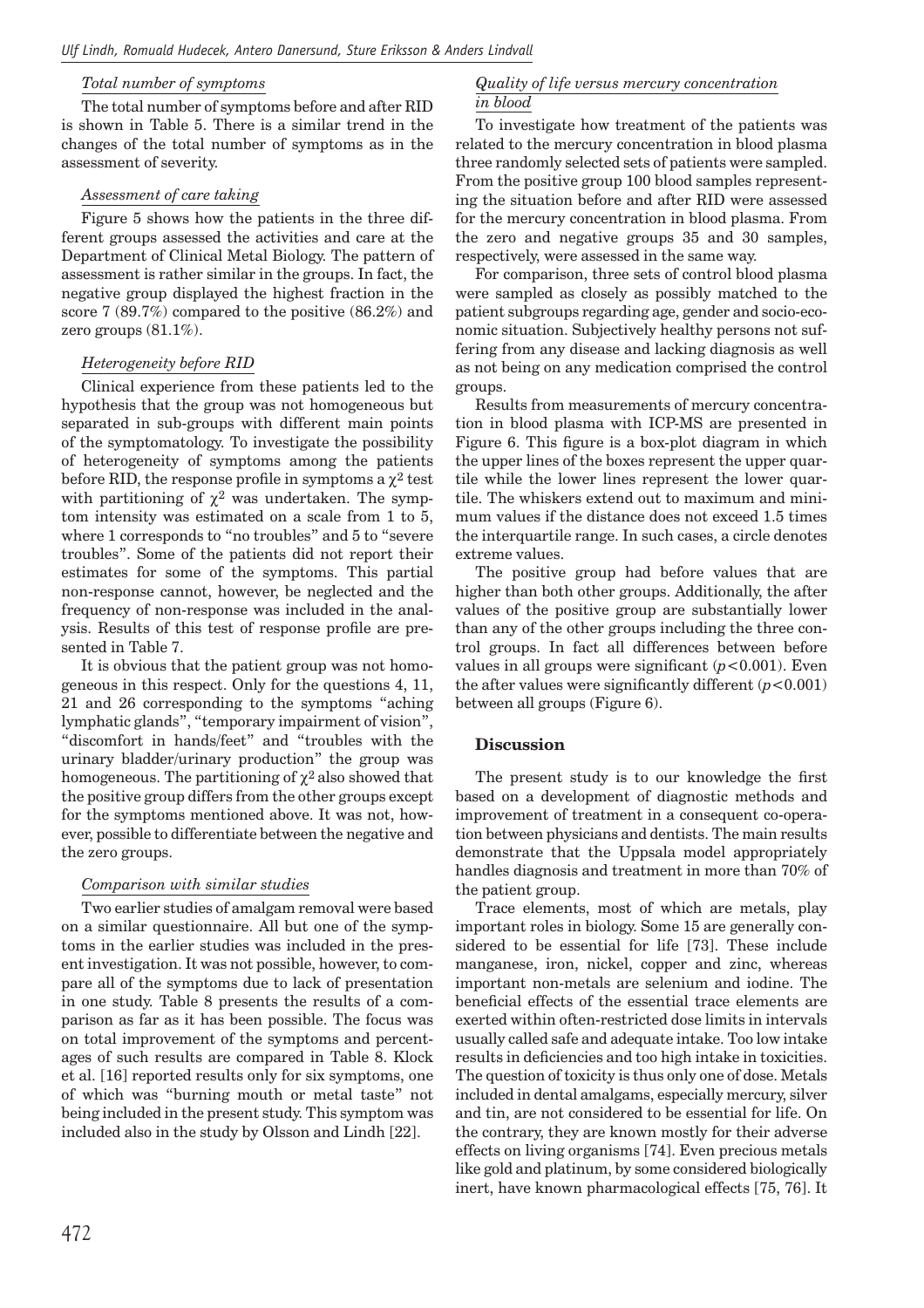is, therefore, prudent to expect them to have biological effects even at lower doses.

Cumulative and collective effects may well explain the plethora of symptoms experienced by patients with ill health associated with exposure from the components of metallic dental restorative materials. Mercury is well known as a potent toxin producing various symptoms from several organ systems [77]. It is not surprising, therefore, that most of these patients complain about a series of symptoms, many of which could be explained by various known diseases. Factors able of affecting several organs at the same time could be, among others, of toxic or immunological origin. The adverse effects of metals like mercury are thought mainly to be reactions with sulfur-containing groups in proteins [78, 79] being in accord with affection on a multitude of biological systems.

The basis for all such negative health influence of metals in dental restorations is their bioavailability. Metals used in dental materials are released in the oral cavity in amounts far from negligible. It is now generally accepted that all metal alloys, especially amalgams, are unstable and release varying amounts of metals continuously. The corrosion process, especially when different metals are present, promotes the release of metal ions and mercury vapor. The daily release of metals in the oral cavity is certainly high enough to cause immunological reactions in sensitive individuals since, theoretically; only a few atoms of an offending metal might be necessary.

Affection of the immune system may thus be important. Such effects could be either direct toxic action on the immune system or reactions triggering hypersensitivity or allergy. Nickel is a metal recognized to be essential at least for bacterial systems [80] and is responsible for a significant health problem of allergy. The prevalence among women may be as high as 38%, whereas in men it is perhaps only 3% [81]. Difference between genders in sensitivity to metals might be one of the factors explaining the dominance of women in the present patient group. Even mercury is immunotoxic [82] and causing hypersensitivity [83]. Also gold and titanium have considerable effects on the immune system causing hypersensitivity [14, 84, 85]. It is concluded that there is a positive relationship between contact allergy to gold and presence and amount of dental gold alloys [84].

Titanium is since decades considered to be a metal with many biologically useful properties which allow clinical retention of implants in bone tissue. The biological activity of titanium and its oxides provokes the bone tissue to build up a hard-tissue barrier around the implant and thereby a retention of the prosthetic structure. This bone reaction might be considered as a mild but chronic form of bone defense against a foreign body. The same metal can, however, produce some nondesirable immunological effects in susceptible individuals. Titanium corrodes in the body, especially in presence of fluoride, which is often the case in the oral cavity [86, 87]. Thus, bioavailability of titanium corrosion products may be another basis for immuno-

logical reactions. The complement activation, production of inflammatory peptides, production of IL-1 caused by titanium implants was shown by Perala et al already 1991 [88]. Nakashima et al. [89] showed that macrophages could stimulate production of TNF-alpha and IL-6 after exposure to titanium particles. Another possible process is a chronic activation of the immune system, which by a massive cytokine release can lead to a large spectrum of so called psychosomatic or, more adequately, neuropsychiatric symptoms [90, 91]. Stejskal et al. [14] showed memory cell stimulation by titanium in approximately 10% of Swedish patients with ill health associated with dental metals, indicating type IV hypersensitivity reaction.

Especially chronic fatigue, which is seen as one of the dominant symptoms in the present patient group, can easily be associated with immune activation and/or chronic generalized inflammation [92]. The chronic exposure to dental metals in sensitized individuals can be one factor triggering a dysregulation of the hypothalamic-pituitary-adrenal axis by means of chronic inflammation with cascades of symptoms as a result.

All individuals with similar exposure to metals do not experience the same symptoms. The majority of the population is not taken ill at all. A difficulty in the explanation is that there are no typical or specific symptoms, which can be attributed to a specific metal with a high degree of certainty. Symptoms listed in the questionnaire may each of them be provoked by other causes. A typical characteristic in the symptomatology of the present patient group is the multitude of symptoms, their chronic persistence and lack of other reasonable causes. This is well in accordance with chronic toxicity and/or chronic immune dysregulation.

Low-dose exposure to metals can have dramatic effects in a small part of the population. The individual sensitivity may be the reason for this behavior. The individual sensitivity, together with immunological dose-response relations for many substances, including metals, might then be responsible for the resulting ill health. Individual sensitivity to nickel is well recognized and accepted [93]. We do not have any reason to believe that other metals will behave biologically in a completely different way. It is additionally important to have in mind that there is quite a large difference between dose-response relations in toxicology and dose-response relations in immunology.

Metals may exert adverse effects on biological systems in several ways. A basic idea behind the molecular toxicity of, for example, mercury is the affinity for sulfur-containing groups in proteins. By binding to groups such as thiols, the structure of a protein may be changed in a way that makes function altered or impossible. Another possibility is through generation of extremely reactive radicals that can cause oxidative stress. Oxidative stress is widely used, however, rarely defined. The original definition was "a disturbance in the prooxidant-antioxidant balance in favor of the former, leading to potential damage" [94]. There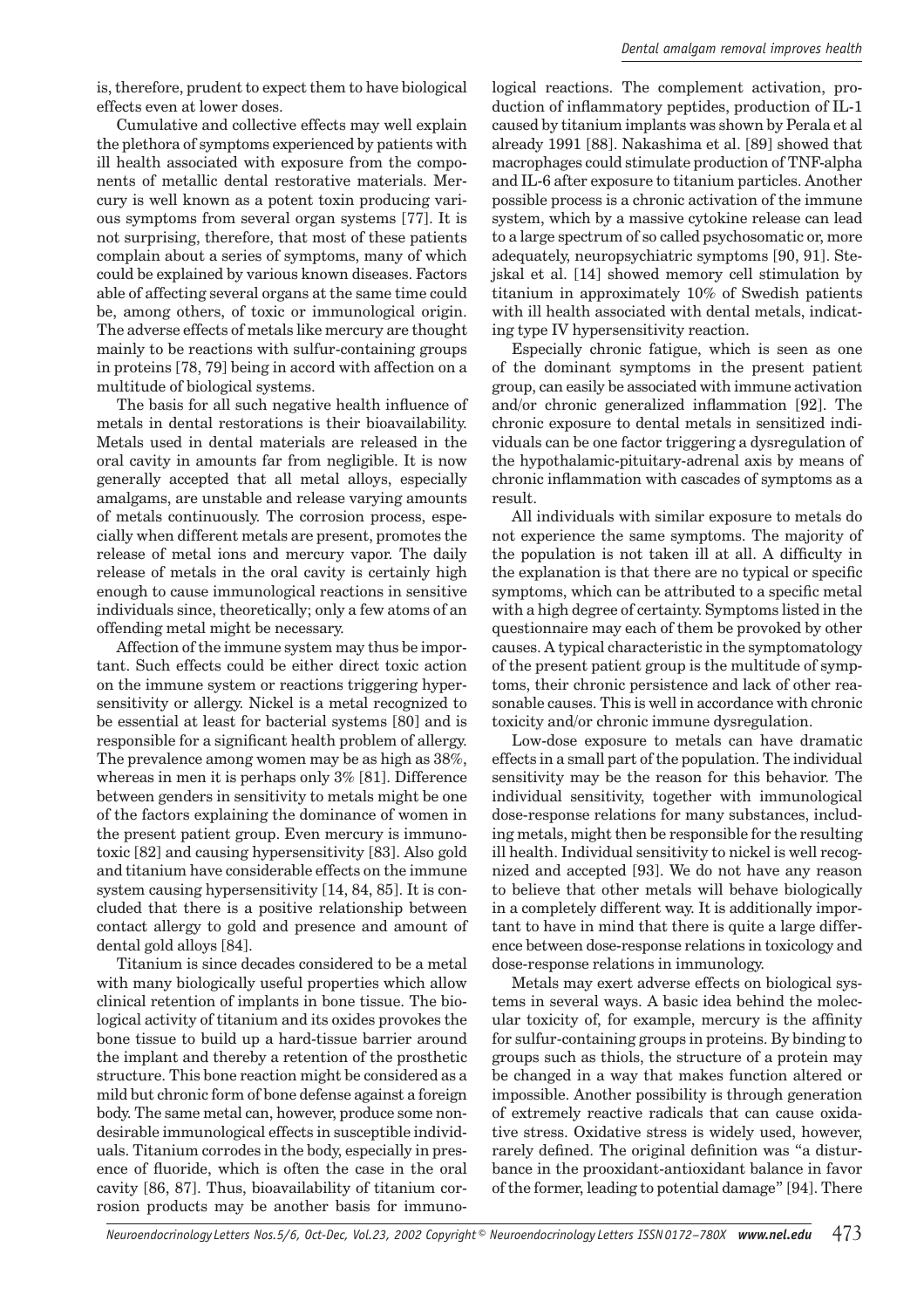is a multitude of agents causing oxidative stress among them are metals like mercury.

There is a set of defense systems against the reactive oxygen species (ROS) produced during the metabolism of dioxygen in which cytochrome c oxidase catalyses the reduction of  $O_2$  to  $H_2O$ . However, the scavenging enzymes are vulnerable to attack from metals like mercury. Such an exposure will impair the function and an increased leakage of ROS has to be expected. In a similar fashion other important biological processes may be interfered with by metal exposure. For example, the biosynthesis of heme is dependent on several enzyme systems susceptible to metal attack. A consequence of an attack on these enzyme systems is a decreased pool of heme. A great number of enzymes is dependent on heme as the prosthetic group. Metal-induced oxidative stress can thus be partially responsible for the toxic effects [95].

It is not difficult to imagine that even minute amounts of metals may be detrimental to a variety of processes in cells thereby impairing their functions. Thus treatment with antioxidants in cases where adverse effects of metal exposure has to be expected is well grounded. There are several critical requirements for a molecule that should be fulfilled in order to create a perfect and effective antioxidant that include but are not limited to: (1) effective radical scavenging, (2) low reactivity of antioxidant radicals towards vital intracellular components and (3) low level of one-electron enzymatic metabolism of antioxidants [96]. The antioxidants included in the treatment of the patients in the present study are well characterized and found to be effective [94, 97].

Many of the symptoms asked about in the questionnaires in the above-cited studies and in the present study were the same as reported at chronic mercury poisoning in mirror platers in the 19th century [98]. This fact together with the clinical experience during the development of diagnostic procedures and treatment protocols indicating subgroups among the patients with different crucial points in their symptom flora did not allow for formulation of an a priori hypothesis about which of the symptoms should be expected to improve on treatment. With the toxic properties of mercury and other metal components of dental restorative materials it is but natural to expect a multitude of symptoms from different organs in the body.

Designs of studies of the effects of amalgam removal were often retrospective. Only a few have been prospective. The retrospective design was adopted for the present study, although there are several known limitations with this design. Clearly defined control groups are scarce in such studies. When controlled studies cannot be performed, a design with the patient or the object as its own control in a before-after situation can be adopted. Such a design is uncontrolled but nevertheless it is a good design annealing the problems of matching controls and makes genetics redundant. The present study comprised a set of consecutive patients. They were consequently not randomized to the study. However, it has recently been concluded that there is a good correlation between the summary odds ratios of randomized and non-randomized studies [99].

Olsson and Lindh [22] used the same questionnaire as Klock et al. [16] and the results were in reasonable agreement. In the study by Olsson and Lindh [22], patients were stratified by the time after completion of amalgam replacement in three groups: 0–3 y, 3–5 y and 5–10 y. Patients who did not begin or did not complete treatment served as a contrast group. Nonparametric ANOVA showed significant differences for all symptoms except "heart troubles" and "trouble with stomach and intestines". Multiple comparisons showed that the only differing group was the contrast group. Time after replacement did not influence the estimation of improvement. This indeed contradicts the explanation of improvement by placebo effects or the origin to be somatization.

The present study included the symptoms of Klock et al. [16] and Olsson and Lindh [22] in the questionnaire with the objective of making comparisons possible. Table 8 shows a comparison between these studies and the present as far as possible. The results of the Olsson and Lindh [22] study is better for eight symptoms, about equal for three symptoms and worse for one symptom. Comparison with the study of Klock et al. [16] shows better results for two symptoms, equal for one and worse for two. Reasons for these differences are difficult to pinpoint. However, a main difference is that in the studies of Olsson and Lindh [22] and Klock et al. [16], the patients were self-referred in a high degree to dentists and may represent a group with less serious problems. Prevalences were higher of nine out of 12 comparable symptoms in the present study than in Olsson and Lindh [22]. This fact partly supports the hypothesis that patients in the present study had more serious problems. A difference between the study by Klock et al. [16] and most other studies of the current problem is that the distribution of men and women was about the same in the former. Usually, there is a dominance of women. This situation is intriguing because gender effects in toxicological studies have often been neglected [100]. Both biological and non-biological factors may affect the exposure to as well as kinetics and toxicity of metals. There are some contradictions between studies of gender effects. In female mice, higher tissue retention of mercury was observed. However, no effects on the incidence of autoimmunity were demonstrated [101]. On the other hand, Barregård et al. [102] observed three times higher mercury concentration in kidney biopsies from women than from men.

Furthermore, an improvement score was constructed taking into consideration both the change of symptom severity from before to after treatment as well as the estimation of symptom change. Although  $60+69=129$  patients (27.9%) reported no change of quality of life or a deterioration, there were no negative values in the improvement score. For ten symptoms, these groups reported an improvement score of 0. Although there seems to be on the average no dete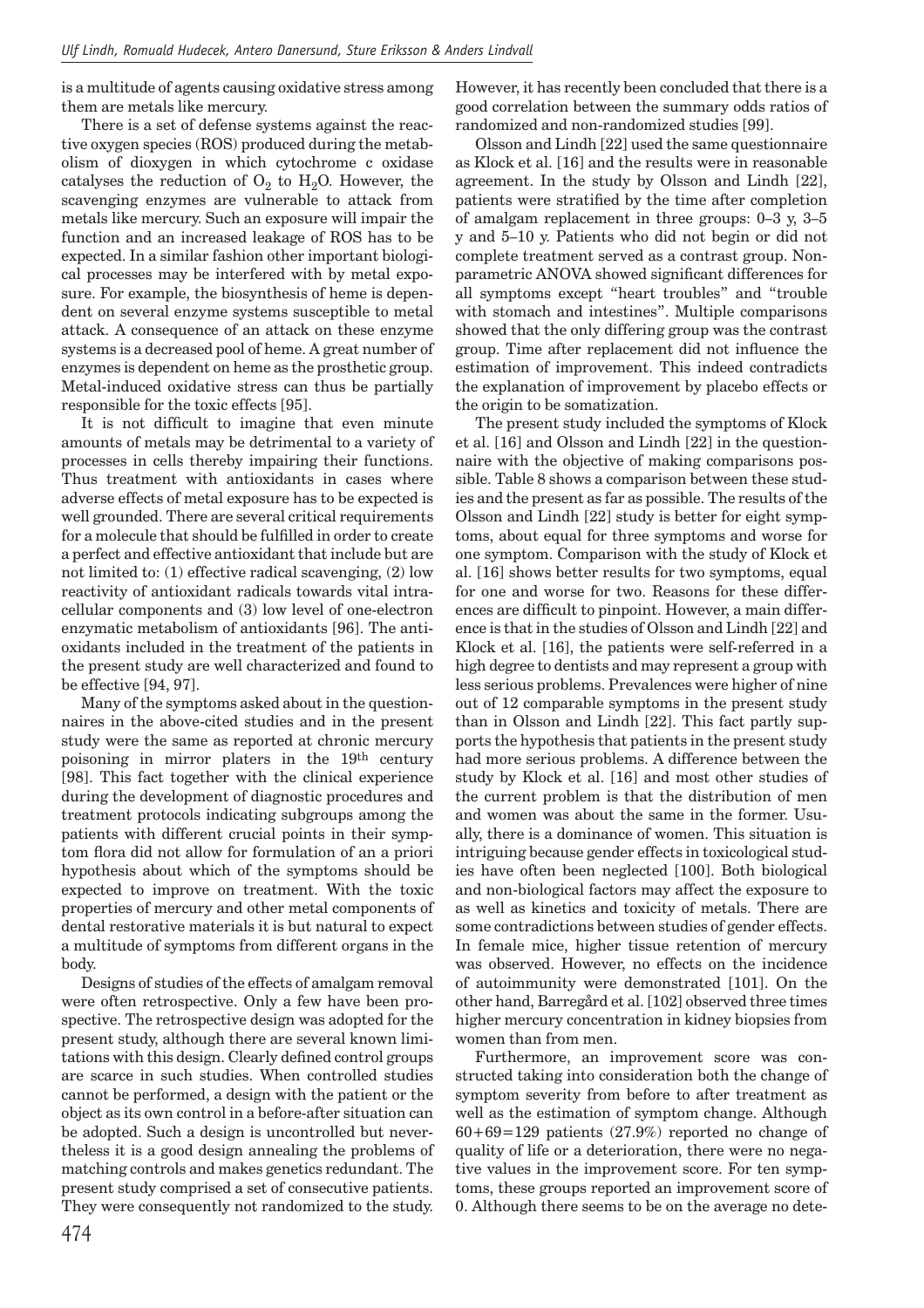rioration of symptoms in all groups, there is a clear difference between the positive group and the two other groups. In addition, the estimations of the global variable quality of life certainly create a borderline between groups.

The most frequent symptoms before RID in the positive group were "pain or discomfort in the muscles", "chronic fatigue", "dejection or depression", "fatigue after physical exertion" and "impairment of concentration" in descending order. The effect of RID was most apparent for "chronic fatigue" and "dejection or depression", which after RID were no longer among the five most common symptoms. It is favorable for the RID that two of the most frequent symptoms were substantially decreased in frequency.

Regarding severity in the positive group, the five most frequent symptoms before RID were rather similarly improved with high scores for "chronic fatigue". Interestingly, there was a significantly greater improvement of "blisters and wounds in the mouth" pointing to a direct association to the dental materials.

The improvement score in the positive group also showed that "blisters and wounds in the mouth" was the one with highest scores. The next best improvement was "often infections", which indicates an immunological affection that had been alleviated. "Chronic fatigue" was number four, again pointing to effective treatment of a disabling symptom.

One of the most important findings in this study based on the grouping by quality of life is that it was possible to discriminate between the positive group and the other groups already on information about the symptom status before treatment using a  $\chi^2$  test with partitioning. This means that it would be possible to find the group of patients for which there already exists a beneficial treatment. If laboratory tests confirm this discrimination, it would be of great importance in the primary care.

Amalgam-associated ill health has by several groups suggested being due to somatization [7, 103–106]. Arguments used are the lack of correlation between the number of amalgam fillings or the number of amalgam surfaces and adverse health effects. Bailer et al. [107] argue that amalgam-sensitive patients on the average have more medically unexplained symptoms than non-amalgam-sensitive patients and this would be a proof of somatization. However, if the amalgam sensitivity is based on genetics, dose as estimated by number of fillings or surfaces would not have any reasonable meaning. There are indications both from research on experimental animals [82] and estimations for humans [11] that genetics is an important explanatory factor. Another foundation would be the fact that in the present study not all patients were improved in their quality of life. There seems to be no logical explanation for the behavior of the negative and zero groups. Why should their problems of somatization not be alleviated by the treatment?

Somatization has been used, since the beginning of 20th century, as an alternative explanation of symp-

toms and symptom combinations, for which no physiological explanation could be found with current methods. There are, however, risks with such a wide concept since it has to be continually revised to keep pace with increasing medical knowledge. Patients suffering from borreliosis were transferred from psychiatric clinics to infectious clinics in the 1980s when the causing agent was discovered [108]. Yet another problem was gastric ulcers, the pathogenesis of which was disclosed when the Helicobacter pylori was discovered [109]. Somatization is thus not clearly defined and has unfortunately been used as a medical "slop-pail" rather than a definite differential diagnosis. There are, however, various opinions about somatization. Some groups advocate its importance in being predictor for chronic fatigue [110]. Others, though, report that patients with burning mouth syndrome, as a group, did not report significant psychological distress [111].

When measurements of symptom changes in a group of patients are based on subjective reports in a questionnaire, the question of possible placebo effects will be raised. The placebo effect is, though frequently referred to in the last decades, poorly understood and first of all unsatisfactorily defined. In most descriptions, the placebo effect is mostly considered to be a purely psychological phenomenon resulting in behavioral and emotional changes in the patient. In some theories the placebo includes even some secondary effects like blood pressure changes, increased production of endorphins, hormone balance changes and others physiological processes of non-specific character.

However, the overall opinion seems to express few characteristics intimately associated with placebo effects. The process inducing the placebo is a suggestive impulse that can be of direct or indirect type and of primary or secondary type. The magnitude of response to such suggestive impulses depends on the subject's ability to internalize the suggestion as a temporary cognitive re-structuring. This means that the ability to respond on placebo stimulation should be unevenly distributed in the population. Both placebo reactors and placebo non-reactors have been suggested to represent different personality variables. Further it is generally acknowledged that placebo effects are only of temporary character and not long lasting or selfregenerated. Placebo is generally considered to have a fast, almost immediate effect. The placebo effect is as well considered to abate if the original suggestive stimulus is not repeated. It is not clear where the definitive borders of time-inhibition of the placebo effects are, but a general opinion is that placebo effects last only for a relatively short period such as hours and days, possibly weeks and a few months.

Measurement of the placebo effects is, however, quite impossible in many clinical studies, even studies of pharmacological effects, due to the previously mentioned poor or even non-existing definition of the placebo. That is why, the whole reported positive improvement of the measured variable in a control group is usually considered to be a placebo effect. This meth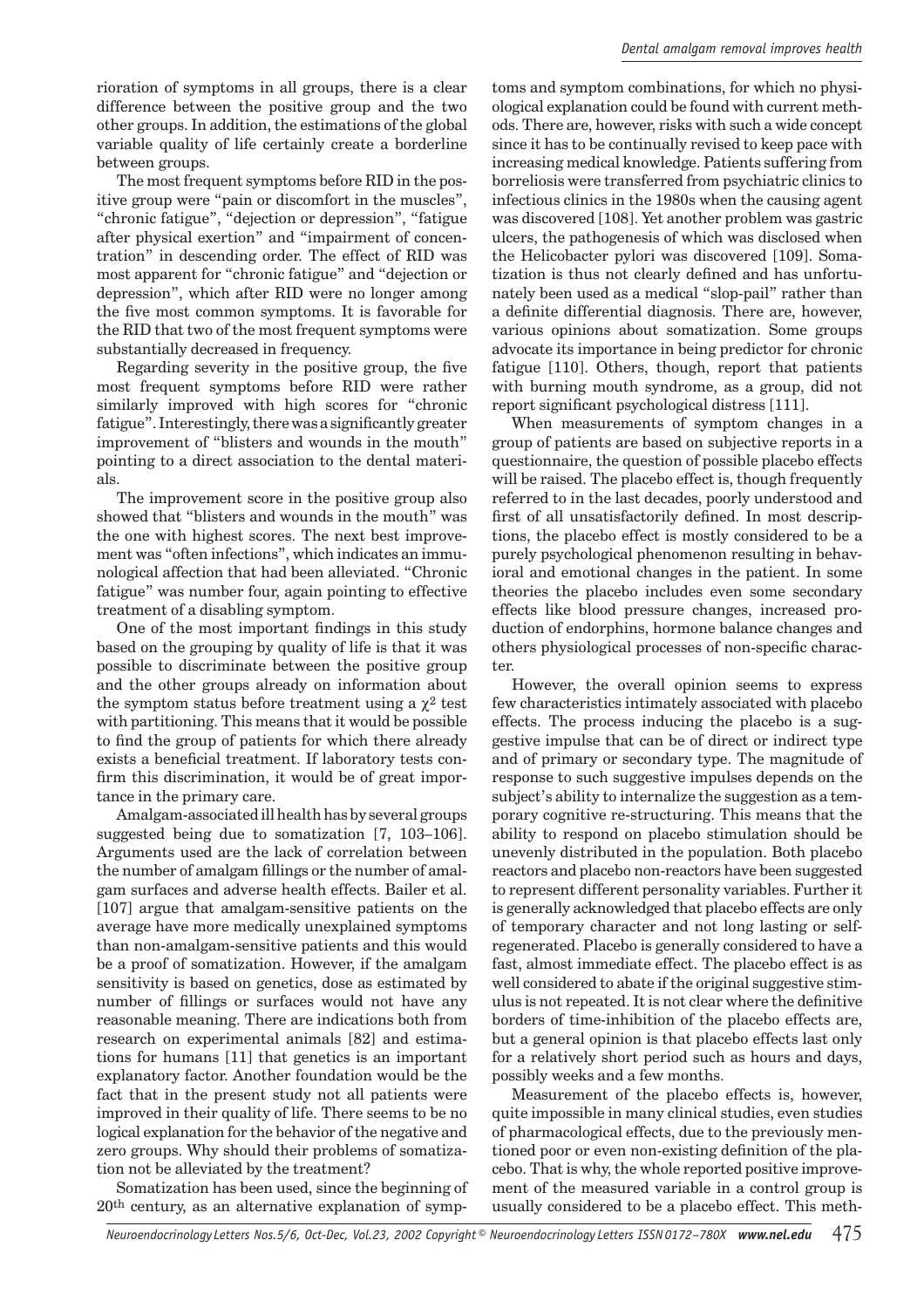odological impurity, however, neglects other possible physiological variables. These may be fluctuation of symptoms, spontaneous improvement and scaling bias in the measurement of subjective outcomes. In many cases other possible influences are not described, such as beneficial effects of additional treatment or improved life style provided during the actual study. Recently, a more critical view on earlier placebo studies has appeared [112] especially pointing out weaknesses in the original publication from 1955 "The powerful placebo" by Beecher, the conclusions of which still are widely accepted [113].

The health changes between before and after RID in the present patient group are associated with several important characteristics that contradict the presence of a significant placebo effect. The patients have been chronically ill during many years without measurable relief despite numerous treatment efforts from many specialist physicians. This shows at least that these patients did not have the personality type of strong placebo reactors. It is unlikely that they could suddenly, after our treatment, change their reaction pattern to be well responding to placebo stimuli.

Many of the patients experienced an unexpected worsening of their symptoms during the dental treatment phase, which can be associated with the increased exposure to offending substances rather than to a lack of placebo effect. The incidence of patients with no health improvement or even deteriorated health (zero and negative groups) is equally contradicting a strong placebo influence. This contradiction is further supported by the fact that these two sub-groups expressed as high satisfaction with the care at the department as the group with improved health (positive group).

Patients have reported no immediate positive effect on symptoms during the treatment. Most of positive health changes have often appeared after considerable time (normally several months and up to one year) following finished RID. The health changes also seem to be long lasting or even permanent. In fact, in patients of the positive group the health improvement seems to continue even years after the last contact with our medical-dental team. This is not compatible with placebo hypotheses but well compatible with the fact that the patients were liberated from substances causing their health problems. The subjective reports from the patients can be supported by results of accompanying positive changes in a number of biomarkers in different laboratory tests, part of which is discussed here.

Our conclusion is that although the placebo effects are not possible to estimate or directly measure, it is far from likely that the positive health changes in majority of our patients can be attributed to the placebo phenomenon. This is corroborated by the study of Jones [114] arriving at the conclusion that the placebo effect is not supported as an exclusive explanation for positive health outcomes in patients with ill health associated with dental amalgam.

The plasma concentrations of mercury before and after treatment display conspicuous differences between the groups. Results from the positive group

476

support that the improvement of symptoms and quality of life most probably was due to the treatment effects. The after values are in good agreement with concentrations found in umbilical cord blood in mothers with no amalgam fillings  $[115]$ . A low concentration before and a small change in the after concentration in the negative group points to other problems. Thus, their current health problems are probably not primarily related to metal exposure but due to other possible intolerances.

Results from a small subgroup  $(n=25)$  of patients investigated by nuclear microscopy of blood cells [116] show striking similarities with results from nuclear microscopy of patients with inflammatory connectivetissue disease [117, 118]. This is yet another support for the influence on the immune system. Removal of amalgam resulted in substantial improvement of the health and a normalization of nuclear microscopy results [116]. These results are in accord with results from another subgroup  $(n=111)$  comparing before and after MELISA® tests [14]. There was a marked decrease in lymphocyte reactivity to inorganic mercury as well as to other metals present in dental alloys.

In conclusion, the presented data from the questionnaire and available laboratory findings support the idea that the majority of the patient group suffered from adverse effects of exposure to metals from dental restorative materials. Support is also offered from the fact that other known causes of this kind of ill health had been thoroughly excluded in the primary and specialist care before the patients were referred to the department. Although it was shown to be possible to identify the positive group using the response profile concerning symptoms before treatment, further research is warranted as to the possibilities to develop clinically significant and available laboratory tests to identify the group, for which there is a reasonable hope of successful treatment with current knowledge.

#### **Acknowledgement**

Laboratory assistance by M. Sc. Ulla Johansson and Dr. Peter Frisk is greatly appreciated. We also extend our appreciation to the personnel at the former Department of Clinical Metal Biology, University Hospital, Uppsala. Financial support from the Ministry of Health and Social Affairs as well as the National Board of Health and Welfare is duly recognized.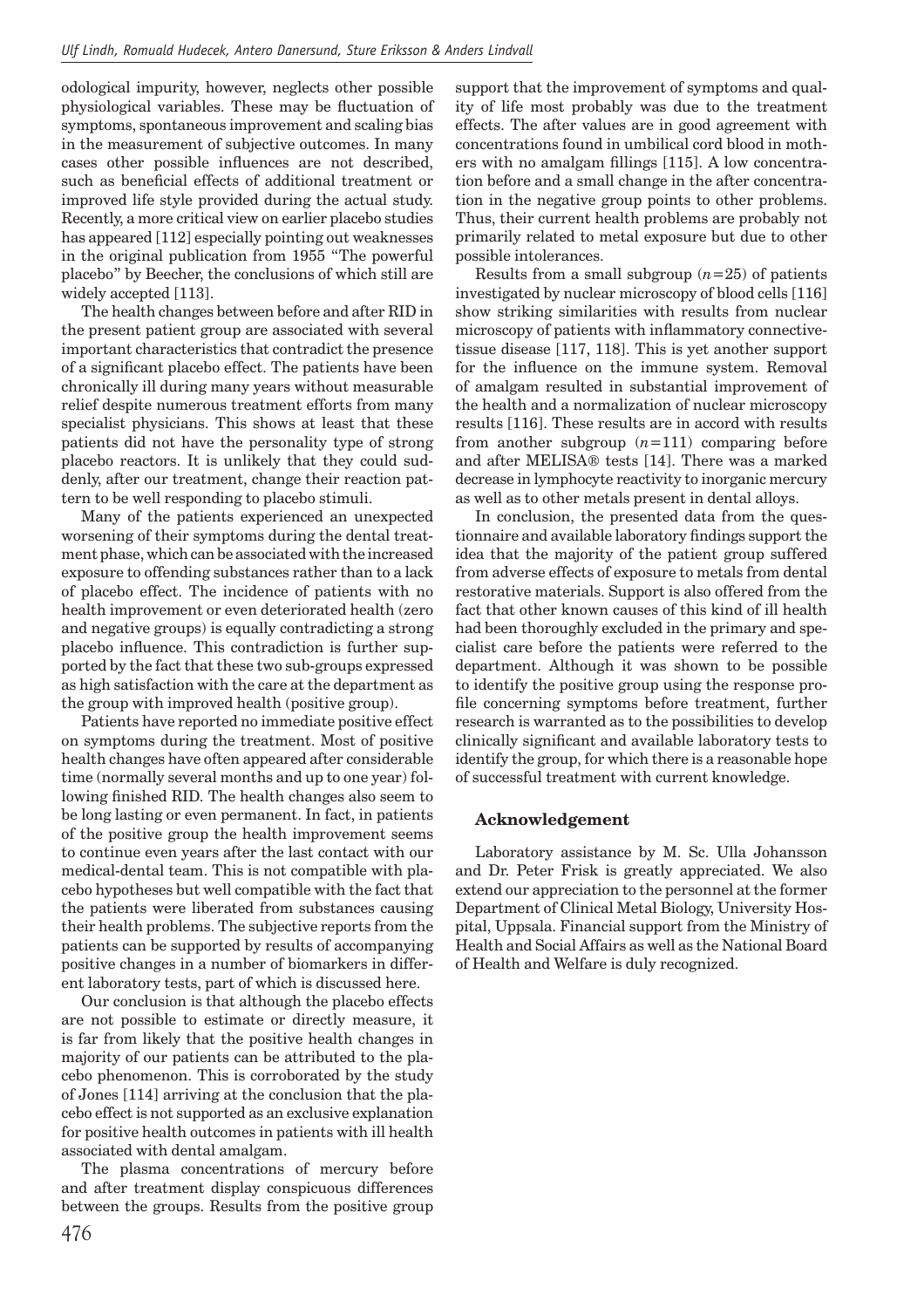#### REFERENCES

- 1 Westcott A. Report of the Onondaga Medical Society on "Mineral paste". Am J Dent Sci 1844; **4**:137–40.
- 2 Tuthill JY. Mercurial neurosis resulting from amalgam fillings. The Brooklyn Medical Journal 1899; **12**:725–42.
- 3 Stock A. Die Gefährlichkeit des Quecksilberdampfes. Z Angew Chemie 1926; **39**:461–6.
- 4 Stock A. Die Gefährlichkeit des Quecksilberdampfes und der Amalgame. Med Klin 1926; **22**:1209–12 & 1250–2.
- 5 Stock A. Die chronische Quecksilber- und Amalgamvergiftung. Zahnärtzl Rundsch 1939; **48**:371–7 & 403–7.
- 6 Bangsi D, Ghadirian P, Ducic S, Morisset R, Ciccocioppo S, McMullen E, Krewski D. Dental amalgam and multiple sclerosis: a case-control study in Montreal, Canada. Int J Epidemiol 1998; **27**:667–71
- 7 Ahlqwist M, Bengtsson C, Furnäs B, Hollender L, Lapidus L. Number of amalgam tooth fillings in relation to subjectively experienced symptoms in a study of Swedish women. Commun Dent Oral Epidemiol 1988; **16**:227–31.
- 8 Richardson GM. Assessment of Mercury Exposure and Risks from Dental Amalgam. Final Report. Ottawa: Medical Devices Bureau, Health Canada; 1995.
- 9 Richardson GM. A Monte-Carlo assessment of mercury exposure and risks from dental amalgams. Human Ecol Risk Assessment 1996; **2**:709–61.
- 10 Richardson GM. Mercury exposure from dental amalgams: re-evaluation of the Richardson model, standardization by body surface area, and consideration of recent occupational studies. In: Novakova V, editor. Amalgam and health – new perspectives. Report 99:1. Tierp: Swedish Council for Planning and Coordination of Research; 1999. p. 384–418.
- 11 Berlin M. Mercury in dental fillings: a literature and knowledge survey. In: Novakova V, editor. Amalgam and health – new perspectives. Report 99:1. Tierp: Swedish Council for Planning and Coordination of Research; 1999. p. 369–83.
- 12 Alroth-Westerlund B, Carlmark B, Grönquist S-O, Johansson E, Lindh U, Theorell H, de Vahl K. Altered distribution patterns of macro- and trace elements in human tissues of patients with decreased levels of blood selenium. Nutr Res 1985; Suppl **I**:442–50.
- 13 Lindh U, Carlmark B, Grönquist S-O, Lindvall A. Metal exposure from amalgam alters the distribution of trace elements in blood cells and plasma. Clin Chem Lab Med 2001; **39**:134–42.
- 14 Stejskal VDM, Danersund A, Lindvall A, Hudecek R, Nordman V, Yaqob A, Mayer W, Bieger W, Lindh U. Metal-specific lymphocytes: biomarkers of sensitivity in man. Neuroendocrinol Lett 1999; **20**:289–98.
- 15 Fleischmann P. Zur Frage der Gefährlichkeit kleinster Quecksilbermengen. Dtsch Med Wschr 1928; **8**:304–7.
- 16 Klock B, Blomgren J, Ripa U, Andrup B. Effect of amalgam on patients suspected of amalgam poisoning (in Swedish). Tandläkartidningen 1989; **81**:1297–302.
- 17 Siblerud RL. Health effects after dental amalgam removal. J Orthomol Med 1990; **5**:95–106.
- 18 Zamm AV. Removal of dental mercury: often an effective treatment for the very sensitive patient. J Orthomol Med 1990; **5**:138–42.
- 19 Lindqvist B, Mörnstad H. Effects of removing amalgam fillings from patients with diseases affecting the immune system. Med Sci Res 1996; **24**:355–6.
- 20 Lichtenberg H. Elimination of symptoms by removal of dental amalgam from mercury poisoned patients, as compared with a control group of average patients. J Orthomol Med 1993; **8**:145–8.
- 21 Godfrey M, Campbell N. Confirmation of mercury retention and toxicity using 2,3-dimercapto-1-propane-sulphonic acid sodium salt (DMPS). J Adv Med 1994; **7**:19–30.
- 22 Olsson G, Lindh U. Veränderungen des allgemeinen Gesundheitszustandes nach Amalgamentfernung. Ganzh Zahnmed 1997; **2**:22–8.
- 23 Huggins HA, Levy TE. Cerebrospinal fluid protein changes in multiple sclerosis after dental amalgam removal. Altern Med Rev 1998; **3**:295–300.
- 24 Kremers L, Halbach S, Willruth H, Mehl A, Weltzl G, Wack FX, et al. Effect of rubber dam on mercury exposure during amalgam removal. Eur J Oral Sci 1999; **107**:202–7.
- 25 Henriksson E, Mattsson U, Håkansson J. Healing of lichenoid reactions following removal of amalgam. A clinical follow-up. J Clin Periodontol 1995; **22**:287–94.
- 26 Begerow J, Zander D, Freier I, Dunemann L. Long-term mercury excretion in urine after removal of amalgam fillings. Int Arch Occup Environ Health 1994; **66**:209–12.
- 27 Ostman PO, Anneroth G, Skoglund A. Amalgam-associated oral lichenoid reactions. Clinical and histological changes after removal of amalgam fillings. Oral Surg Oral Med Oral Pathol Oral Radiol Endod 1996; **81**:459–65.
- 28 Ibbotson SH, Speight EL, Macleod RI, Smart ER, Lawrence CM. The relevance and effect of amalgam replacement in subjects with oral lichenoid reactions. Br J Dermatol 1996; **134**:420–3.
- 29 Berglund A, Molin M. Mercury levels in plasma and urine after removal of all amalgam restorations: the effect of using rubber dams. Dent Mater 1997; **13**:297–304.
- 30 Sandborgh-Englund G, Elinder CG, Langworth S, Schütz A, Ekstrand J. Mercury in biological fluids after amalgam removal. J Dent Res 1998; **77**:615–24.
- 31 Engel P. Observations on health before and after amalgam removal (in German). Schweiz Monatsschr Zahnmed 1998; **108**:811–3.
- 32 Molin M, Bergman B, Marklund SL, Schütz A, Skerfving S. Mercury, selenium, and glutathione peroxidase before and after amalgam removal in man. Acta Odontol Scand 1990; **48**:189–202.
- 33 Halbach S, Kremers L, Willruth H, Mehl A, Weltzl G, Wack FX, et al. Systemic transfer of mercury from amalgam fillings before and after cessation of emission. Environ Res Sect A 1998; **77**:115–23.
- 34 Björkman L, Sandborgh-Englund G, Ekstrand J. Mercury in saliva and feces after removal of amalgam fillings. Toxicol Appl Pharmacol 1997; **144**:156–62.
- 35 Melchart D, Wuhr E, Weidenhammer W, Kremers L. A multicenter survey of amalgam fillings and subjective complaints in non-selected patients in the dental practice. Eur J Oral Sci 1998; **106**:770–7.
- 36 Goldberg RL, Kaplan SR, Fuller GC. Effect of heavy metals on human rheumatoid synovial cell proliferation and collagen synthesis. Biochem Pharmacol 1983; **32**:2763–6.
- 37 Ganther HE. Modification of methylmercury toxicity and metabolism by selenium and vitamin E: possible mechanisms. Environ Health Perspect 1978; **25**:71–6.
- 38 Queiro ML, Pena SC, Salles TS, de Capitani EM, Saad ST. Abnormal antioxidant system in erythrocytes of mercury exposed workers. Human and Exp Toxicol 1998; **17**:225–30.
- 39 Zalups RK, Lash LH. Interaction between glutathione and mercury in the kidney. In: Chang LW, editor. Toxicology of metals. Boca Raton: CRC Press 1996; p. 145–63.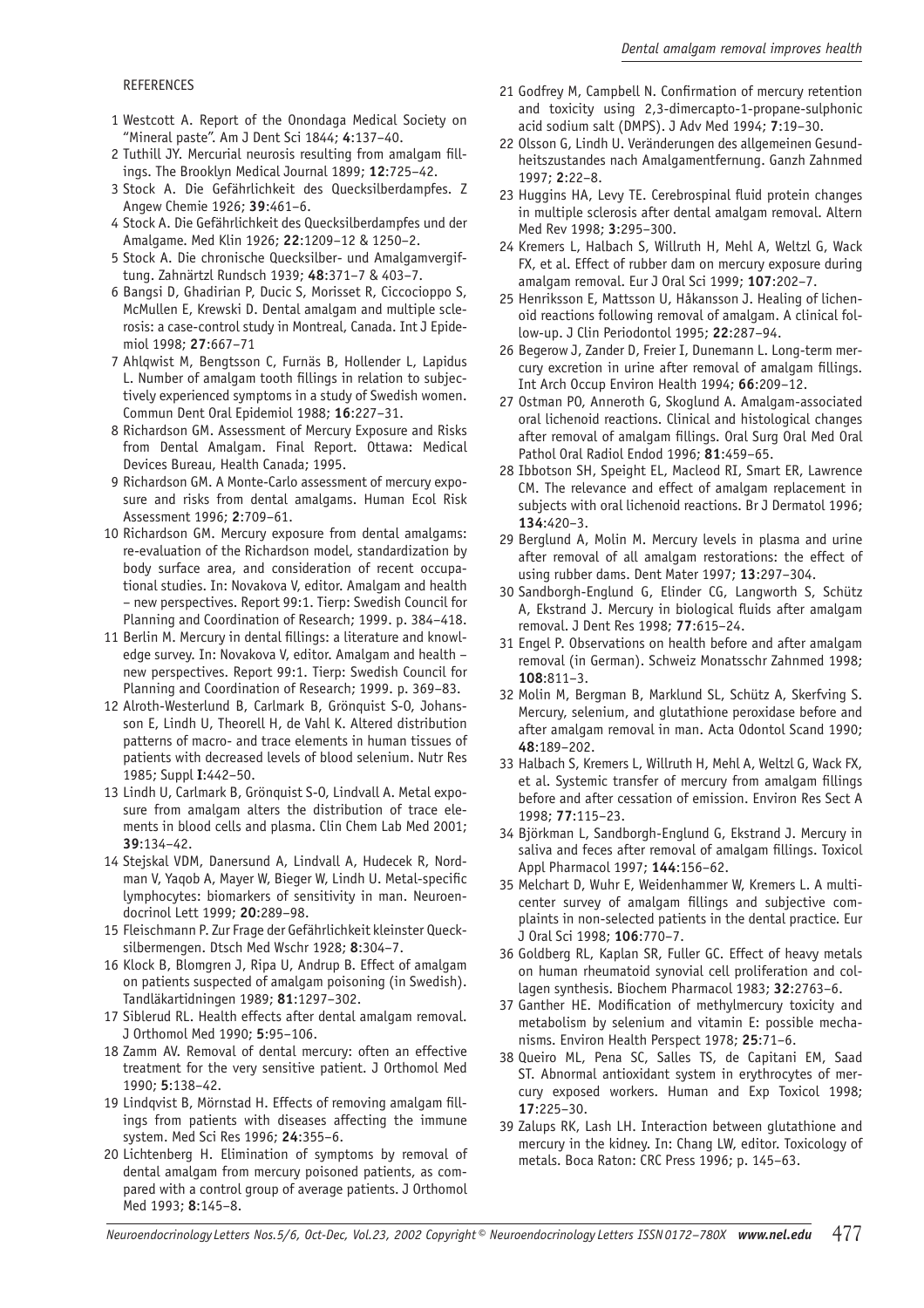- 40 Miller OM, Lund BO, Woods JS. Reactivity of Hg(II) with superoxide: evidence for the catalytic dismutation of superoxide by Hg(II). J Biochem Toxcol 1991; **6**:293–8.
- 41 Tiffany-Castiglione E, Qian Y. Astroglia as metal depots: molecular mechanism for metal accumulation, storage and release. Neurotoxicol 2001; **22**:577–92.
- 42 Oram PD, Fang X, Fernando Q, Letkeman P, Letkeman D. The formation constant of mercury(II)-glutathione complexes. Chem Res Toxicol 1996; **9**:709–12.
- 43 Martin RB. Bioinorganic chemistry of metal ion toxicity. In: Sigel H, editor. Metal ions in biological systems. Concepts in metal ion toxicity. New York: Dekker 1986; **20**:21–66.
- 44 Vimercati L, Santarelli L, Pesola G, Drago I, Lasorsa G, Valentino M, et al. Monocyte-macrophage system and polymorphonuclear leukocytes in workers exposed to low levels of metallic mercury. Sci Total Envion 2001; **270**:157–63.
- 45 Vimy MJ, Lorscheider FL. Intra-oral air mercury released from dental amalgam. J Dent Res 1985; **64**:1069–71.
- 46 Worth RG, Esper RM, Warra NS, Kindzelskii AL, Rosenspire AJ, Todd RF, et al. Mercury inhibition of neutrophil activity: evidence of aberrant cellular signalling and incoherent cellular metabolism. Scand J Immunol 2001; **53**:49–55.
- 47 Bucio L, García C, Souza V, Hernández E, González C, Betancourt M, et al. Uptake, cellular distribution and DNA damage produced by mercuric chloride in a human fetal hepatic cell line. Mutat Res 1999; **423**:65–72.
- 48 Fonfría E, Rodriguez-Farré E, Suñol C. Mercury interaction with the  $GABA_A$  receptor modulates benzodiazepine binding site in primary cultures of mouse cerebellar granule cells. Neuropharmacol 2001; **41**:819–33.
- 49 Weinberg JM, Hardin PG, Humes HD. Mitochondrial bioenergetics during the initiation of mercuric chlorideinduced renal injury. I. Direct effects of in vitro mercuric chloride on renal mitochondrial function. J Biol Chem 1982; **257**:60–7.
- 50 Weinberg JM, Hardin PG, Humes HD. Mitochondrial bioenergetics during the initiation of mercuric chloride-induced renal injury. II. Functional alterations of renal cortical mitochondria isolated after mercuric chloride treatment. J Biol Chem 1982; **257**:68–74.
- 51 Lund B-O, Miller DM, Woods JS. Studies on Hg(II)-induced  $H<sub>2</sub>O<sub>2</sub>$  formation and oxidative stress in vivo and in vitro in rat kidney mitochondria. Biochem Pharmacol 1993; **45**:2017–24.
- 52 Chevez E, Hougin JA. Mitochondrial calcium release as induced by Hg2+. J Biol Chem 1988; **263**:3582–7.
- 53 Brawer JR, McCarthy GF, Gornitsky M, Frankel D, Mehindate K, Schipper HM. Mercuric chloride induces a stress response in cultured astrocytes characterized by mitochondrial uptake of iron. Neurotoxicol 1998; **16**:767–76.
- 54 Rosenspire AJ, Bodepudi S, Mathews M, McCabe MJ, Jr. Low levels of ionic mercury modulate protein tyrosine phosphorylation in lymphocytes. Int J Immunopharmacol 1998; **20**:697–707.
- 55 Mattingly RR, Felczak A, Chen C-C, McCabe MJ, Jr, Rosenspire AJ. Low concentrations of inorganic mercury inhibit Ras activation during T cell receptor-mediated signal transduction. Toxicol Appl Pharmacol 2001; **176**:162–8.
- 56 McCabe MJ, Santini RP, Rosenspire AJ. Low and non-toxic levels of ionic mercury interefere with the regulation of cell growth in the WEHI-231 B-cell lymphoma. Scand J Immunol 1999; **50**:233–41.
- 57 Shenker BJ, Guo TL, Shapiro IM. Mercury-induced apoptosis in human lymphoid cells: evidence that the apoptotic pathway is mercurial species dependent. Environ Res Sect A 2000; **84**:89–99.
- 58 Wataha JC, Lockwood PE, Schedle A, Noda M. Ag, Cu, Hg and Ni ions alter the metabolism of human monocytes during extended low-dose exposure. J Oral Rehab 2002; **29**:133–9.
- 59 Oshiro S, Nozawa K, Hori M, Zhang C, Hashimoto Y, Kitajima S, Kawamura K-I. Modulation of iron regulatory protein-1 by various metals. Biochem Biophys Res Commun 2002; **290**:213–8.
- 60 Hisatome I, Kurata Y, Sasaki N, Morisaki T, Morisaki H, Tanaka Y, et al. Block of sodium channels by divalent mercury: role of specific cysteinyl residues in the P-loop region. Biophys J 2000; **79**:1336–45.
- 61 Hultman P, Johansson U, Turley SJ, Lindh U, Eneström S. Adverse immunological effects and autoimmunity induced by dental amalgam and alloy in mice. FASEB J 1994; **8**:1183–90.
- 62 Sweet LI, Zeliko JT. Toxicology and immunotoxicology of mercury: a comparative review in fish and humans. J Toxicol Environ Health B Crit Rev 2001; **4**:161–205.
- 63 Schuppe H-C, Rönnau AC, von Schmiedeberg S, Ruzicka T, Gleichmann E, Griem P. Immunomodulation by heavy metal compounds. Clin Dermatol 1998; **16**:149–57.
- 64 Heo Y, Lee WT, Lawrence DA. In vivo the environmental pollutants lead and mercury causes induction of oligoclonal T cell responses skewed toward type-2 reactions. Cell Immunol 1997; **179**:185–95.
- 65 Hultman P, Turley SJ, Eneström S, Lindh U, Pollard KM. Murine genotype influences the specificity, magnitude and persistence of murine mercury-inducec autoimmunity. J Autoimmun 1996; **9**:139–49.
- 66 Bigazzi PE. Metals and kidney autoimmunity. Environ Health Perspect 1999; **107** (suppl 5):753–65.
- 67 Fournie GJ, Mas M, Cautain B, Savignac M, Subra JF, Pelletier L, et al. Induction of autoimmunity through bystander effects. Lessons from immunological disorders induced by heavy metals. J Autoimmun 2001; **16**:319–26.
- 68 Pollard KM, Pearson DL, Hultman P, Deane TN, Lindh U, Kono DH. Xenobiotic acceleration of idiopathic systemic autoimmunity in lupus-prone bsxb mice. Environ Health Perspect 2001; **109**:27–33.
- 69 Roether S, Rabbani H, Mellstedt H, Abedi-Valugerdi M. Spontaneous downregulation of antibody/autoantibody synthesis in susceptible mice upon chronic exposure to mercuric chloride is not owing to a general immunosuppression. Scand J Immunol 2002; **55**:493–501.
- 70 Gorell JM, Rybicki BA, Cole Johnson C, Peterson EL. Occupational metal exposure and the risk of Parkinson's disease. Neuroepidemiology 1999; **18**:303–8.
- 71 Uversky VN, Li J, Fink AL. Metal-triggered structural transformations, aggregation, and fibrillation of human α-synuclein. A possible molecular link between Parkinson's disease and heavy metal exposure. J Biol Chem 2001; **276**:44284–96.
- 72 Ely JTA. Mercury induced Alzheimer's disease: accelerating incidence? Bull Environ Contam Toxicol 2001; **67**:800–6.
- 73 Underwood EJ, Mertz W. Introduction. In: Mertz W, editor. Trace elements in human and animal nutrition, 5th ed, vol 1. San Diego: Academic Press, Inc; 1987. p. 1–19.
- 74 Goyer RA. Toxic and essential metal interactions. Annu Rev Nutr 1997; **17**:37–50.
- 75 Danning CL, Boumpas DT. Commonly used disease-modifying antirheumatic drugs in the treatment of inflammatory arthritis: an update on mechanisms of action. Clin Exp Rheumatol 1998; **16**:595–604.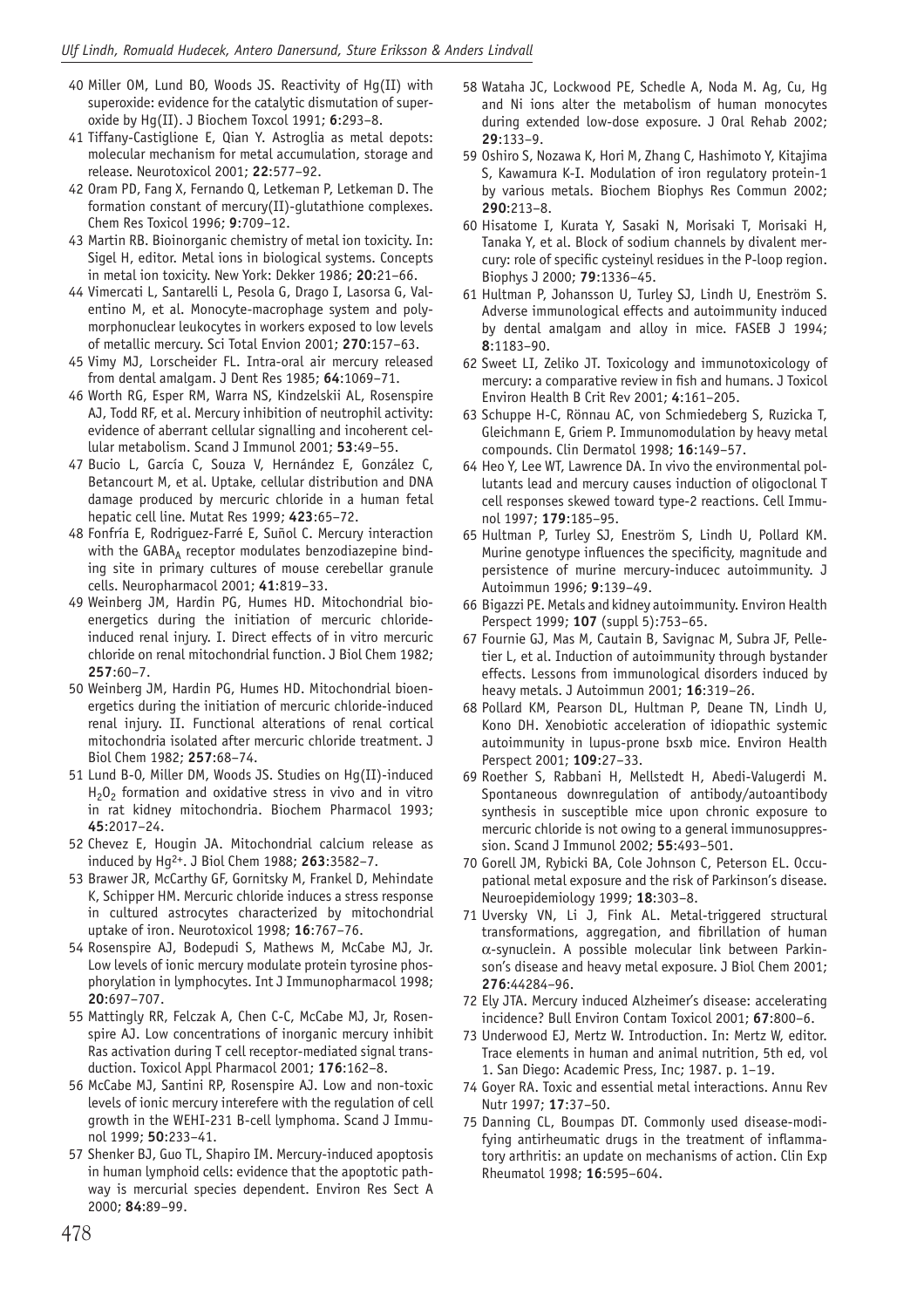- 76 Zietman AL, Shipley WU, Kaufman DS. The combination of cis-platin based chemotherapy and radiation in the treatment of muscle-invading transitional cell cancer of the bladder. Int J Radiat Oncol Biol Phys 1993; **27**:161–70.
- 77 Klaassen CD, editor. Casarett and Doull's Toxicology: The Basic Science of Poisons. 5th ed. New York: McGraw-Hill; 1996.
- 78 Wang S, Shi X. Molecular mechanisms of metal toxicity and carcinogenesis. Mol Cell Biochem 2001; **222**:3–9.
- 79 Clemens S. Molecular mechanisms of plant metal tolerance and homeostasis. Planta 2001; **212**:475–86.
- 80 Ragsdale SW. Nickel biochemistry. Curr Opin Chem Biol 1998; **3**:188–99.
- 81 Mattila L, Kilpeläinen M, Terho EO, Koskenvuo M, Helenius H, Kalimo K. Prevalence of nickel allergy among Finnish university students in 1995. Contact Derm 2001; **44**:218–23.
- 82 Hultman P, Lindh U, Hörsted-Bindslev P. Activation of the immune system and systemic immune-complex deposits in brown Norway rats with dental amalgam restorations. J Dent Res 1998; **77**:1415–25.
- 83 Sterzl I, Procházková J, Hrda P, Bártová J, Matucha P, Stejskal VDM. Mercury and nickel allergy: risk factors in fatigue and autoimmunity. Neuroendocrinol Lett 1999; **20**:221–8.
- 84 Ahlgren C, Ahnlinde I, Björkner B, Bruze M, Liedholm R, Möller H, et al. Contact allergy to gold is correlated to dental gold. Acta Derm Venereol 2002; **82**:41–4.
- 85 Ahnlinde I, Björkner B, Bruze M, Möller H. Exposure to metallic gold in patients with contact allergy to gold sodium thiosulfate. Contact Dermatitis 2000; **43**:344–50.
- 86 Strietzel R, Hösch A, Kalbfleisch H, Buch D. In vitro corrosion of titanium. Biomat 1998; **19**:1495–9.
- 87 Reclaru L, Meyer JM. Effects of fluorides on titanium ond other dental alloys in dentistry. Biomat 1998; **19**:85–92.
- 88 Perala D, Chapman R, Gefland J. Complement activation by dental implants. Int J Oral Maxollofac Implants 1991; **6**:136–41.
- 89 Nakashima Y, Sun DH, Trindade MC, Maloney WJ, Goodman SB, Schurman DJ, et al. Signaling pathways for tumor necrosis factor-alpha and interleukin-6 expression in human macrophages exposed to titanium-alloy particulate debris in vitro. J Bone Joint Surg Am 1999; **81**:603–15.
- 90 McDonald EM, Mann AH, Thomas HC. Interferons as mediators of psychiatric morbidity. Lancet 1978; **Nov 21**, 1175–8.
- 91 Hickie I, Lloyd A. Are cytokines associated with neuropsychiatric syndrome in humans? Int J Immunopharm 1995; **8**:677–83.
- 92 Buchwald D, Wener MH, Pearlman T, Kith P. Markers of inflammation and immune activation in chronic fatigue and chronic fatigue syndrome. J Reumatol 1997; **24**:372–6.
- 93 Hindsen M, Bruze M, Christensen OB. Individual variation in nickel patch test reactivity. Am J Contact Dermatit 1999;  $10.62 - 7$
- 94 Halliwell B, Gutteridge JMC. Free radicals in biology and medicine. 3ed. Oxford: Oxford University Press; 1999.
- 95 Ercal N, Gurer-Orhan H, Aykin-Burns N. Toxic metals and oxidative stress part I: mechanisms involved in metal-induced oxidative stress. Curr Top Med Chem 2001; 1:**5**29–39.
- 96 Kagan VE, Kisin ER, Kawai K, Serinkan BF, Osipov AN, Serbinova EA, et al. Toward mechanism-based antioxidant intervention. Lessons from natural antioxidants. Ann NY Acad Sci 2002; **959**:188–98.
- 97 Cornelli U, Terranova R, Luca S, Cornelli M, Alberti A. Bioavailability and antioxidant activity of some food supplements in men and women using the D-Roms test as a marker of oxidative stress. J Nutr 2001; **131**:3208–11.
- 98 Kussmaul A. Untersuchungen über den constitutionellen Mercurialismus und sein Verhältnis zur constitutionelles Syphilis. Würzburg: Stahel'schen Buch- und Kunsthandlung; 1861.
- 99 Ioannidis JP, Haidich A-B, Pappa M, Patazis N, Kokori SI, Tektonidou MG, et al. Comparison of evidence of treatment effects in randomized and nonrandomized studies. JAMA 2001; **286**:821–30.
- 100 Vahter M, Berglund M, Åkesson A, Lidén C. Metals and women's health. Environ Res Sect A 2002; **88**:145–55.
- 101 Hultman P, Nielsen JB. The effect of dose, gender, and non H-2 genes in murine mercury-induced autoimmunity. J Autoimmun 2001; **17**:27–37.
- 102 Barregård L, Svalander C, Schütz A, Westberg G, Sällsten G, Blohme I, et al. Cadmium, mercury, and lead in kidney cortex of the general Swedish population: A study of biopsies from living kidney donors. Environ Health Perspect 1999; **107**:867–71.
- 103 Björkman L, Pedersen NL, Lichtenstein P. Physical and mental health related to dental amalgam fillings in Swedish twins. Commun Dent Oral Epidemiol 1996; **24**:260–7.
- 104 Bratel J, Haraldson T, Ottosson JO. Potential side effect of dental amalgam restorations (II). No relation between mercury levels in the body and mental disorders. Eur J Oral Sci 1997; **105**:244–50.
- 105 Langworth S, Sällsten G, Barregård L, Cynkier L, Lindh ML, Söderman E. Exposure to mercury vapor and impact on health in the dental profession in Sweden. J Dent Res 1997; **76**:1397–404.
- 106 Malt UF, Nedrum P, Oppedal B, Gunderson R, Holte M, Löne J. Physical and mental problems attributed to dental amalgam fillings: a descriptive study of 99 self-referred patients compared with 272 controls. Psychosom Med 1997; **59**:32–41.
- 107 Bailer J, Rist F, Rudolf A, Staehle HJ, Eickholz P, Triebig G, et al. Adverse health effects related to mercury exposure from dental amalgam fillings: toxicological or psychological causes? Psychol Med 2001; **31**:255–63.
- 108 Lang J. Catching the bug: How scientists found the cause of Lyme disease. Conn Med 1989; **53**:357–64.
- 109 Covacci A, Telford JL, Del Giudice G, Parsonnet J, Rappuoli R. Helicobacter pylori virulence and genetic geography. Science 1999; **284**:1328–33.
- 110 Addington AM, Gallo JJ, Ford DE, Eaton WW. Epidemiology of unexplained fatigue and major depression in the community: the Baltimore ECA follow-up, 1981–1994. Psychol Med 2001; **31**:1037–44.
- 111 Carlson CR, Miller CS, Reid KI. Psychosocial profiles of patients with burning mouth syndrome. J Orofac Pain 2000; **14**:59–64.
- 112 Hróbjartsson A, Gøtzsche PC. Is placebo powerless? An analysis of clinical trials comparing placebo with no treatment. N Engl J Med 2001; **345**:1594–602.
- 113 Beecher HK. The powerful placebo. JAMA 1955; **159**: 1602–6.
- 114 Jones L. Dental amalgam and health experience: exploring health outcomes and issues for people medically diagnosed with mercury poisoning. Bull New Zealand Psychol Soc 1999; **97**:29–33.
- 115 Vahter M, Åkesson A, Lind B, Björs U, Schütz A, Berglund M. Longtudinal study of methylmercury and inorganic mercury in blood and urine of pregnant and lactating women, as well as in umbilical cord blood. Environ Res Sect A 2000; **84**:186–94.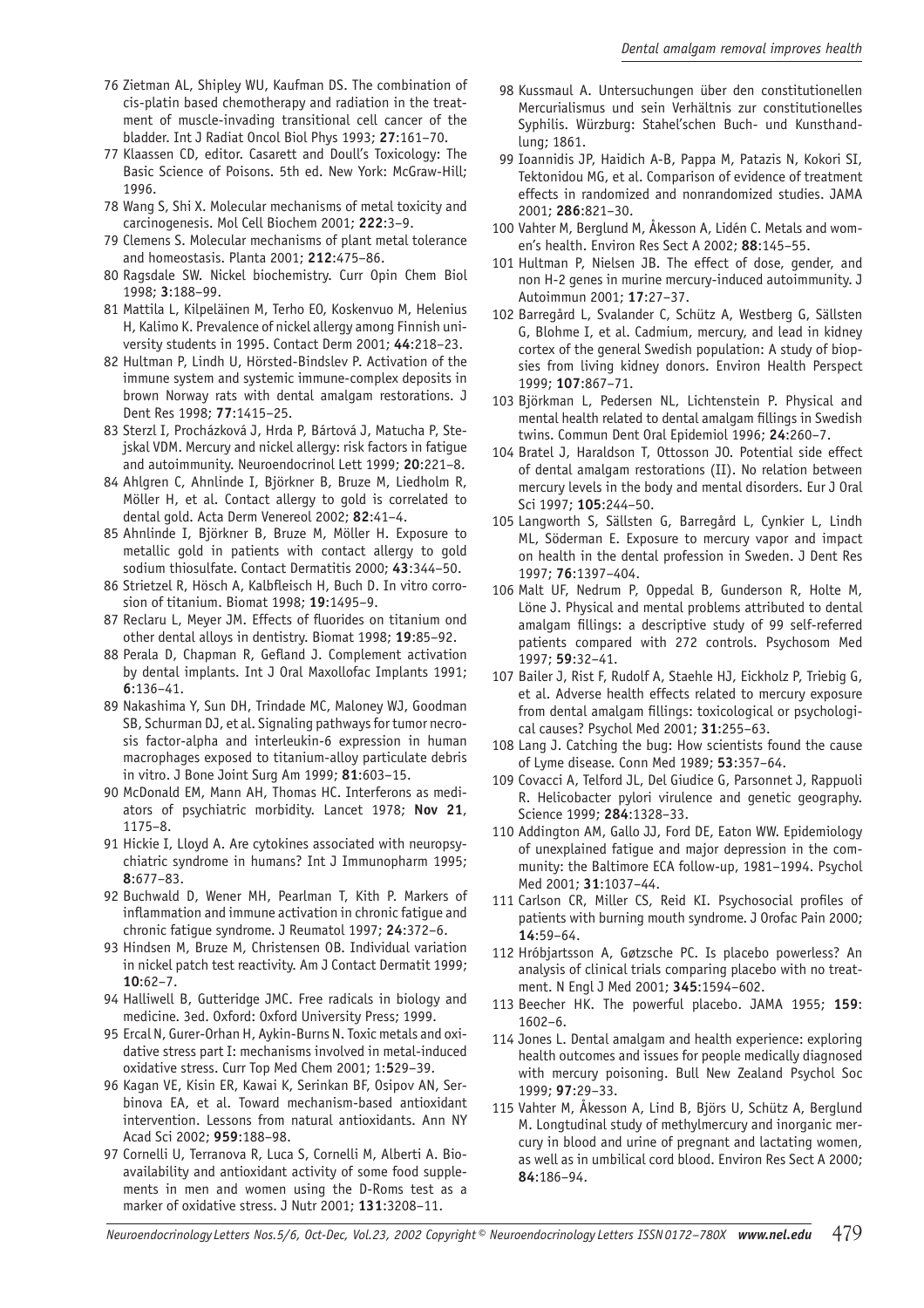- 116 Lindh U, Frisk P, Nyström J, Danersund A, Hudecek R, Lindvall A, et al. Nuclear microscopy in biomedical analysis with special emphasis on clinical metal biology. Nucl Instr and Meth 1997; **B130**:406–18.
- 117 Hällgren R, Svensson K, Johansson E, Lindh U. Elevated granulocyte strontium in inflammatory arthritides is related to the inflammatory activity. J Lab Clin Med 1984; **104**:893–900.
- 118 Hällgren R, Svensson K, Johansson E, Lindh U. Abnormal calcium and magnesium stores in erythrocytes and granulocytes from patients with inflammatory connective tissue diseases. Relationship to inflammatory activity and effect of cortico-steriod therapy. Arthritis Rheum 1985; **28**:169–73.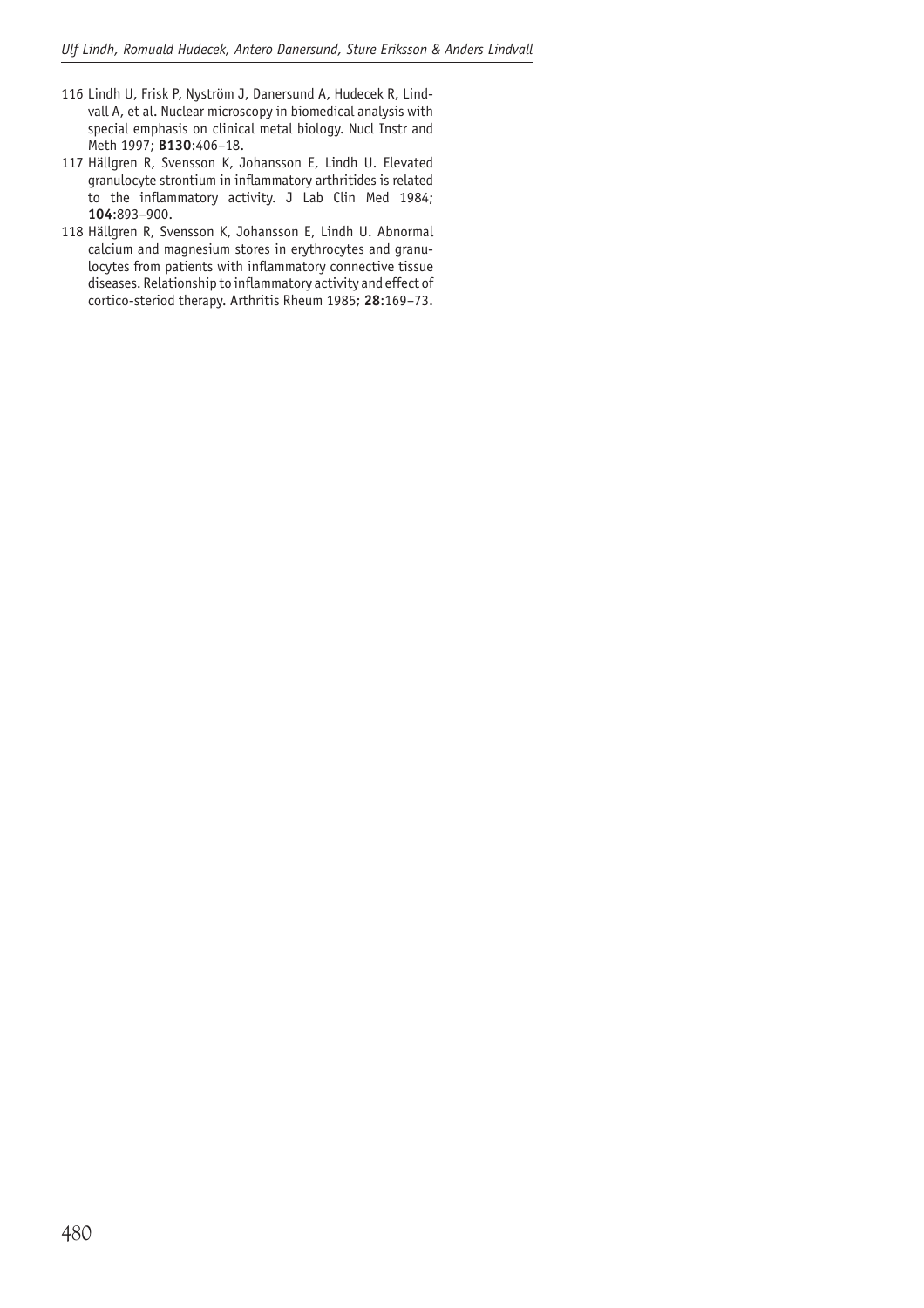#### **APPENDIX**

**THE FIRST CATEGORY** in the questionnaire was comprised of 30 questions about symptoms. These questions were also subdivided into:

- A. Do you currently have troubles with the following symptoms? (Yes–No)
- B. How serious are/were your troubles? (1–5; 1: no troubles, 5: serious troubles) This question was asked pertinent to three stages: Before, during and after RID
- C. Has the symptom changed? (1–7; 1: much better, 4: unchanged, 7: much worse)

#### **Symptoms included in the first category**

- 1. Chronic or periodic fatigue with duration of at least six months and that cannot be cured with rest in bed and that have inflicted a reduction of daily activities with at least 50%.
- 2. Feeling cold, shivering or fever?
- 3. Sore throat, other throat problems?
- 4. Aching lymphatic glands on the neck or in armpits?
- 5. Muscle discomfort in the whole body?
- 6. Pain or discomfort in the muscles?
- 7. Abnormal fatigue after physical exertion?
- 8. Headache?
- 9. Troubles in the joints?
- 10. Light sensitivity?
- 11. Have you experienced any temporary impairment of vision?
- 12. Do you have an impaired memory (forgetfulness)?
- 13. Are you overly irritated?
- 14. Do you experience bewilderment?
- 15. Do you have difficulties to think?
- 16. Impairment of concentration?
- 17. A feeling of dejection or depression from time to time?
- 18. Impairment of sleep?
- 19. Dizziness or unsteadiness?
- 20. Buzzing in your ears (tinnitus)?
- 21. Discomfort in hands/feet?
- 22. Tremor or spasms in muscle/muscles?
- 23. Aching shoulder/shoulders?
- 24. Troubles with the heart?
- 25. Troubles with stomach/intestines?
- 26. Troubles with the urinary bladder/urinary production?
- 27. Eczema, blisters or other skin troubles?
- 28. Often infections?
- 29. Blisters, wounds or other discomfort in the mouth?
- 30. Aching teeth, jaws or face?